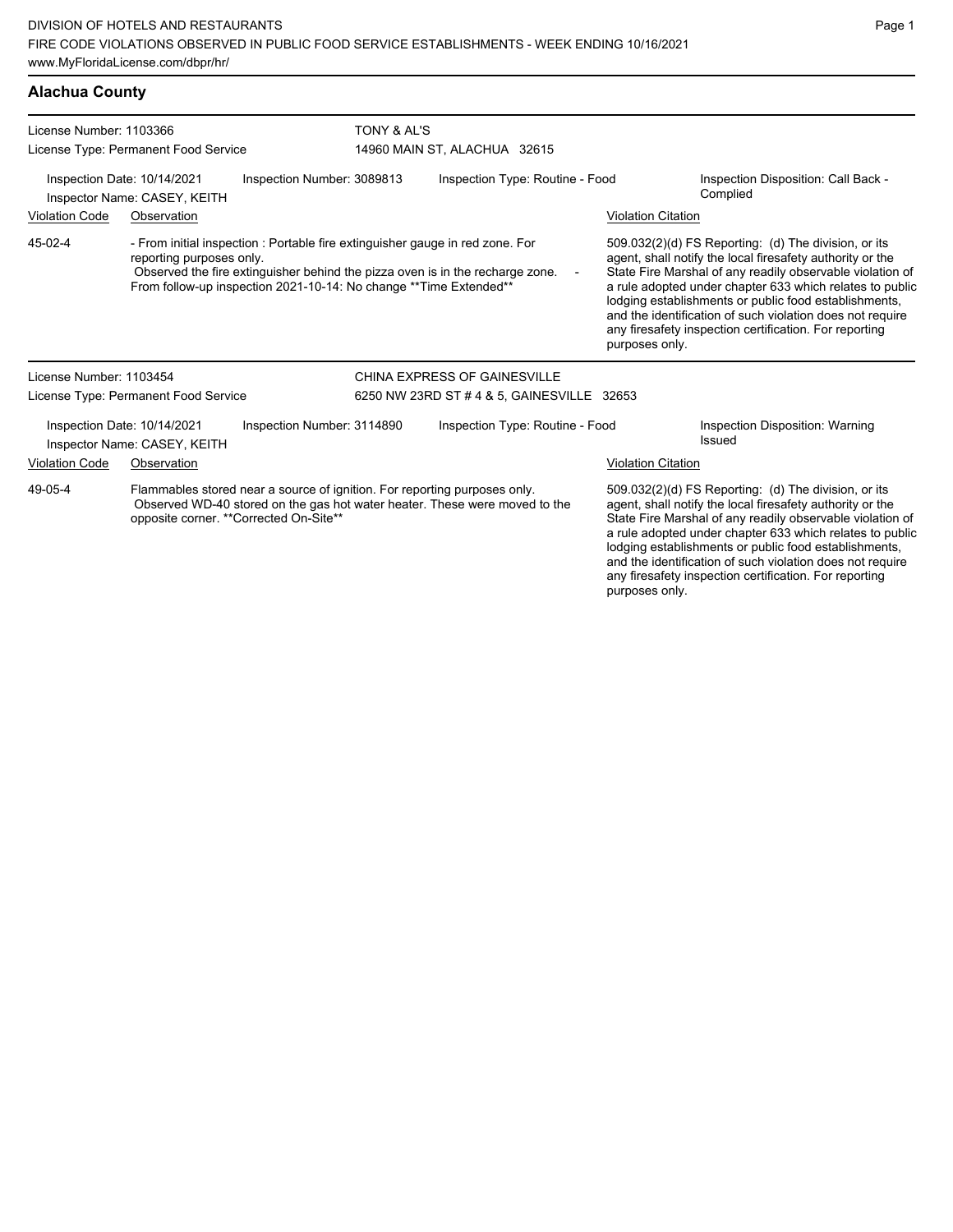| License Number: 1350273                                                                                                             |             | <b>HUNGRY HOBO</b> |                                     |                |                                                                                                                                                                                                                                                                                                                                                                                                                            |  |  |
|-------------------------------------------------------------------------------------------------------------------------------------|-------------|--------------------|-------------------------------------|----------------|----------------------------------------------------------------------------------------------------------------------------------------------------------------------------------------------------------------------------------------------------------------------------------------------------------------------------------------------------------------------------------------------------------------------------|--|--|
| License Type: Mobile Food Dispensing Vehicle                                                                                        |             |                    | 1118 BAYVIEW AVE, PANAMA CITY 32401 |                |                                                                                                                                                                                                                                                                                                                                                                                                                            |  |  |
| Inspection Date: 10/13/2021<br>Inspection Number: 1240332<br>Inspector Name: LYNN, NICKOLAS                                         |             |                    | Inspection Type: Routine - Food     |                | Inspection Disposition: Inspection<br>Completed - No Further Action                                                                                                                                                                                                                                                                                                                                                        |  |  |
| <b>Violation Code</b>                                                                                                               | Observation |                    |                                     |                | Violation Citation                                                                                                                                                                                                                                                                                                                                                                                                         |  |  |
| Portable fire extinguisher gauge in red zone. For reporting purposes only. K class<br>45-02-4<br>extinguishers in over charge zone. |             |                    |                                     | purposes only. | 509.032(2)(d) FS Reporting: (d) The division, or its<br>agent, shall notify the local firesafety authority or the<br>State Fire Marshal of any readily observable violation of<br>a rule adopted under chapter 633 which relates to public<br>lodging establishments or public food establishments,<br>and the identification of such violation does not require<br>any firesafety inspection certification. For reporting |  |  |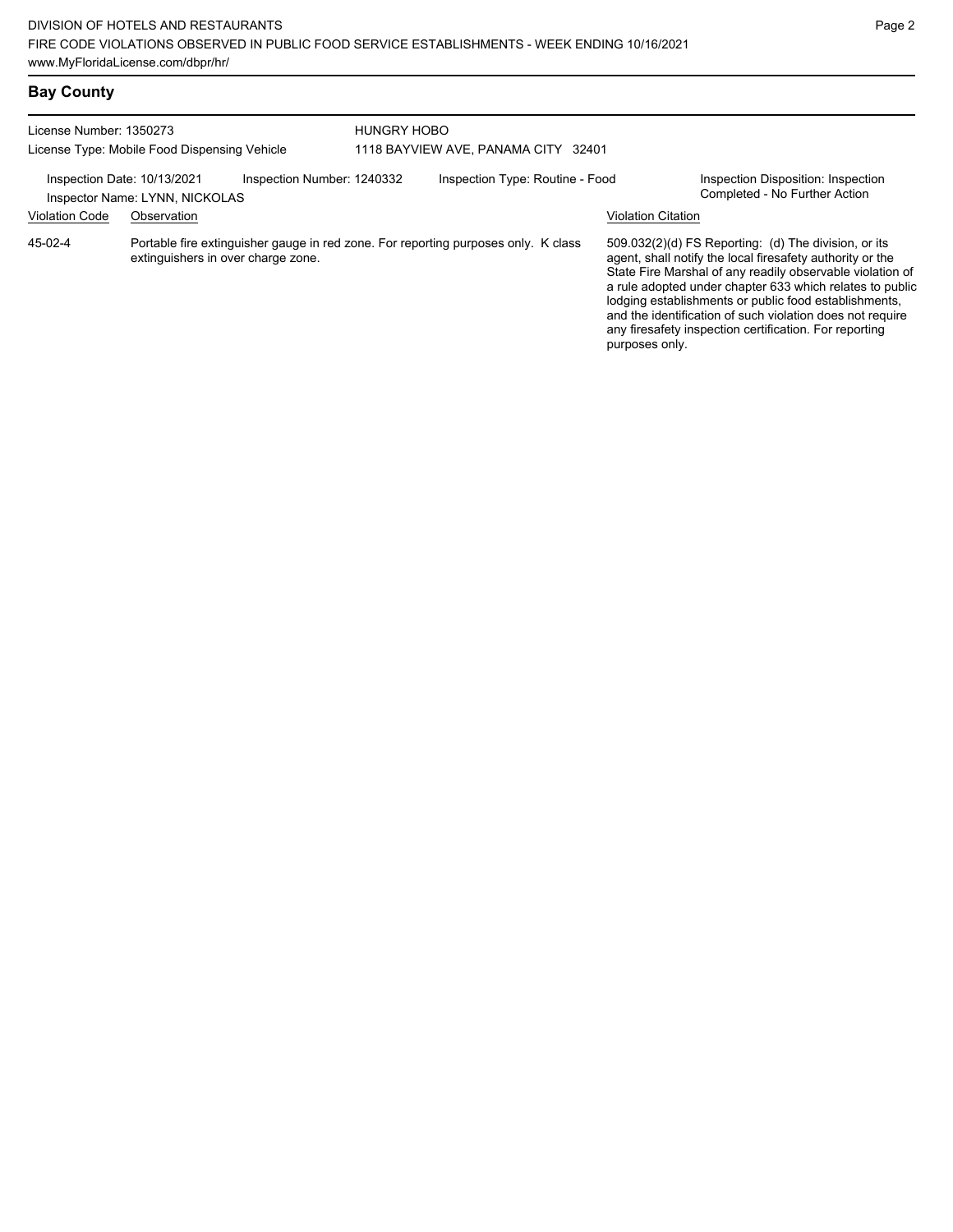| <b>Brevard County</b>   |                                                                    |                                                                                      |  |                                          |                    |                                                                                                                                                                                                                                                                                                                                                                  |
|-------------------------|--------------------------------------------------------------------|--------------------------------------------------------------------------------------|--|------------------------------------------|--------------------|------------------------------------------------------------------------------------------------------------------------------------------------------------------------------------------------------------------------------------------------------------------------------------------------------------------------------------------------------------------|
| License Number: 1505054 |                                                                    |                                                                                      |  | AZTECA TWO MEXICAN RESTAURANT            |                    |                                                                                                                                                                                                                                                                                                                                                                  |
|                         | License Type: Permanent Food Service                               |                                                                                      |  | 1600 N. ATLANTIC AVE., COCOA BEACH 32931 |                    |                                                                                                                                                                                                                                                                                                                                                                  |
|                         | Inspection Date: 10/14/2021<br>Inspector Name: HICKS, GEORGE RANDY | Inspection Number: 3106490                                                           |  | Inspection Type: Routine - Food          |                    | Inspection Disposition: Inspection<br>Completed - No Further Action                                                                                                                                                                                                                                                                                              |
| <b>Violation Code</b>   | Observation                                                        |                                                                                      |  |                                          | Violation Citation |                                                                                                                                                                                                                                                                                                                                                                  |
| 45-02-4                 |                                                                    | Portable fire extinguisher gauge in red zone. For reporting purposes only. Tiki bar. |  |                                          |                    | 509.032(2)(d) FS Reporting: (d) The division, or its<br>agent, shall notify the local firesafety authority or the<br>State Fire Marshal of any readily observable violation of<br>a rule adopted under chapter 633 which relates to public<br>lodging establishments or public food establishments,<br>and the identification of such violation does not require |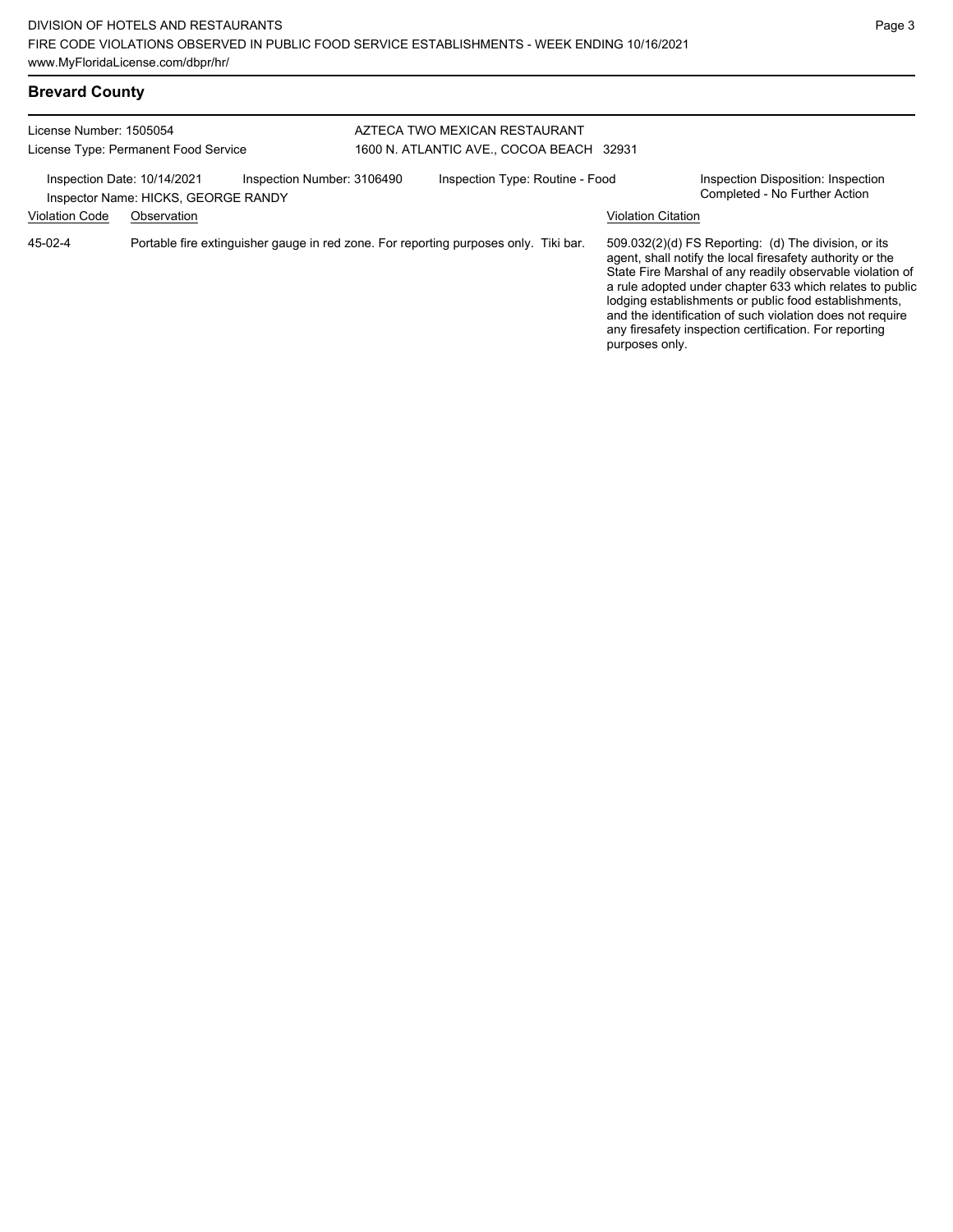### **Broward County**

| License Number: 1653367                                      |                                                                    |                                                                                                                   | <b>TACOS NAYO</b>                  |                                                                                                                                                                                                                                               |                           |                                                                                                                                                                                                                                                                                                                                                                                                                              |  |  |
|--------------------------------------------------------------|--------------------------------------------------------------------|-------------------------------------------------------------------------------------------------------------------|------------------------------------|-----------------------------------------------------------------------------------------------------------------------------------------------------------------------------------------------------------------------------------------------|---------------------------|------------------------------------------------------------------------------------------------------------------------------------------------------------------------------------------------------------------------------------------------------------------------------------------------------------------------------------------------------------------------------------------------------------------------------|--|--|
|                                                              | License Type: Mobile Food Dispensing Vehicle                       |                                                                                                                   | 470 W ANSIN BLVD, HALLANDALE 33009 |                                                                                                                                                                                                                                               |                           |                                                                                                                                                                                                                                                                                                                                                                                                                              |  |  |
|                                                              | Inspection Date: 10/15/2021<br>Inspector Name: GANPAT, INDAR       | Inspection Number: 1245692                                                                                        |                                    | Inspection Type: Food-Licensing Inspection<br>Inspection Disposition: Inspection<br>Completed - No Further Action                                                                                                                             |                           |                                                                                                                                                                                                                                                                                                                                                                                                                              |  |  |
| <b>Violation Code</b>                                        | Observation                                                        |                                                                                                                   |                                    |                                                                                                                                                                                                                                               | <b>Violation Citation</b> |                                                                                                                                                                                                                                                                                                                                                                                                                              |  |  |
| 45-02-4                                                      | only.                                                              |                                                                                                                   |                                    | Portable fire extinguisher gauge in red zone overcharged. For reporting purposes                                                                                                                                                              | purposes only.            | $509.032(2)(d)$ FS Reporting: (d) The division, or its<br>agent, shall notify the local firesafety authority or the<br>State Fire Marshal of any readily observable violation of<br>a rule adopted under chapter 633 which relates to public<br>lodging establishments or public food establishments,<br>and the identification of such violation does not require<br>any firesafety inspection certification. For reporting |  |  |
| License Number: 1619956                                      |                                                                    |                                                                                                                   |                                    | <b>BROOKLYN NEW YORK DELI</b>                                                                                                                                                                                                                 |                           |                                                                                                                                                                                                                                                                                                                                                                                                                              |  |  |
|                                                              | License Type: Permanent Food Service                               |                                                                                                                   |                                    | 6230 PEMBROKE RD, MIRAMAR 33023                                                                                                                                                                                                               |                           |                                                                                                                                                                                                                                                                                                                                                                                                                              |  |  |
| Inspection Date: 10/14/2021<br>Inspector Name: GANPAT, INDAR |                                                                    | Inspection Number: 3113629                                                                                        |                                    | Inspection Type: Routine - Food                                                                                                                                                                                                               |                           | Inspection Disposition: Inspection<br>Completed - No Further Action                                                                                                                                                                                                                                                                                                                                                          |  |  |
| <b>Violation Code</b>                                        | Observation                                                        |                                                                                                                   |                                    |                                                                                                                                                                                                                                               | <b>Violation Citation</b> |                                                                                                                                                                                                                                                                                                                                                                                                                              |  |  |
| 45-04-4                                                      | inspection. Operator                                               |                                                                                                                   |                                    | Use of cooking equipment producing grease laden vapors/smoke with no hood<br>suppression system installed. Notified Fire AHJ. For reporting purposes only.<br>Observed small Electric table fryer in kitchen. Equipment not in use at time of | purposes only.            | 509.032(2)(d) FS Reporting: (d) The division, or its<br>agent, shall notify the local firesafety authority or the<br>State Fire Marshal of any readily observable violation of<br>a rule adopted under chapter 633 which relates to public<br>lodging establishments or public food establishments,<br>and the identification of such violation does not require<br>any firesafety inspection certification. For reporting   |  |  |
| License Number: 1612351                                      |                                                                    |                                                                                                                   | <b>MICHAELS CAFE</b>               |                                                                                                                                                                                                                                               |                           |                                                                                                                                                                                                                                                                                                                                                                                                                              |  |  |
|                                                              | License Type: Permanent Food Service                               |                                                                                                                   |                                    | 2304 NE 62 ST, FORT LAUDERDALE 33308                                                                                                                                                                                                          |                           |                                                                                                                                                                                                                                                                                                                                                                                                                              |  |  |
|                                                              | Inspection Date: 10/14/2021<br>Inspector Name: DEJONG, STEVEN      | Inspection Number: 3110113                                                                                        |                                    | Inspection Type: Routine - Food                                                                                                                                                                                                               |                           | Inspection Disposition: Inspection<br>Completed - No Further Action                                                                                                                                                                                                                                                                                                                                                          |  |  |
| <b>Violation Code</b>                                        | Observation                                                        |                                                                                                                   |                                    |                                                                                                                                                                                                                                               | <b>Violation Citation</b> |                                                                                                                                                                                                                                                                                                                                                                                                                              |  |  |
| 45-04-4                                                      | suppression system installed.                                      | Table top fryer next to grill in kitchen outside of hood area.<br>Notified Fire AHJ. For reporting purposes only. |                                    | Use of cooking equipment producing grease laden vapors/smoke with no hood                                                                                                                                                                     | purposes only.            | 509.032(2)(d) FS Reporting: (d) The division, or its<br>agent, shall notify the local firesafety authority or the<br>State Fire Marshal of any readily observable violation of<br>a rule adopted under chapter 633 which relates to public<br>lodging establishments or public food establishments,<br>and the identification of such violation does not require<br>any firesafety inspection certification. For reporting   |  |  |
| License Number: 1619871                                      |                                                                    |                                                                                                                   | <b>EATAPAS</b>                     |                                                                                                                                                                                                                                               |                           |                                                                                                                                                                                                                                                                                                                                                                                                                              |  |  |
|                                                              | License Type: Permanent Food Service                               |                                                                                                                   |                                    | 4140 N FEDERAL HWY, FORT LAUDERDALE 33308                                                                                                                                                                                                     |                           |                                                                                                                                                                                                                                                                                                                                                                                                                              |  |  |
|                                                              | Inspection Date: 10/11/2021<br>Inspector Name: BENJAMIN, ALEXANDER | Inspection Number: 3098730                                                                                        |                                    | Inspection Type: Routine - Food                                                                                                                                                                                                               |                           | Inspection Disposition: Inspection<br>Completed - No Further Action                                                                                                                                                                                                                                                                                                                                                          |  |  |
| <b>Violation Code</b>                                        | Observation                                                        |                                                                                                                   |                                    |                                                                                                                                                                                                                                               | <b>Violation Citation</b> |                                                                                                                                                                                                                                                                                                                                                                                                                              |  |  |
| 48-04-4                                                      |                                                                    | of the building. For reporting purposes only.                                                                     |                                    | Propane tank (larger than 2.7 lb. water capacity/1 lb. gas capacity) located inside                                                                                                                                                           | purposes only.            | 509.032(2)(d) FS Reporting: (d) The division, or its<br>agent, shall notify the local firesafety authority or the<br>State Fire Marshal of any readily observable violation of<br>a rule adopted under chapter 633 which relates to public<br>lodging establishments or public food establishments,<br>and the identification of such violation does not require<br>any firesafety inspection certification. For reporting   |  |  |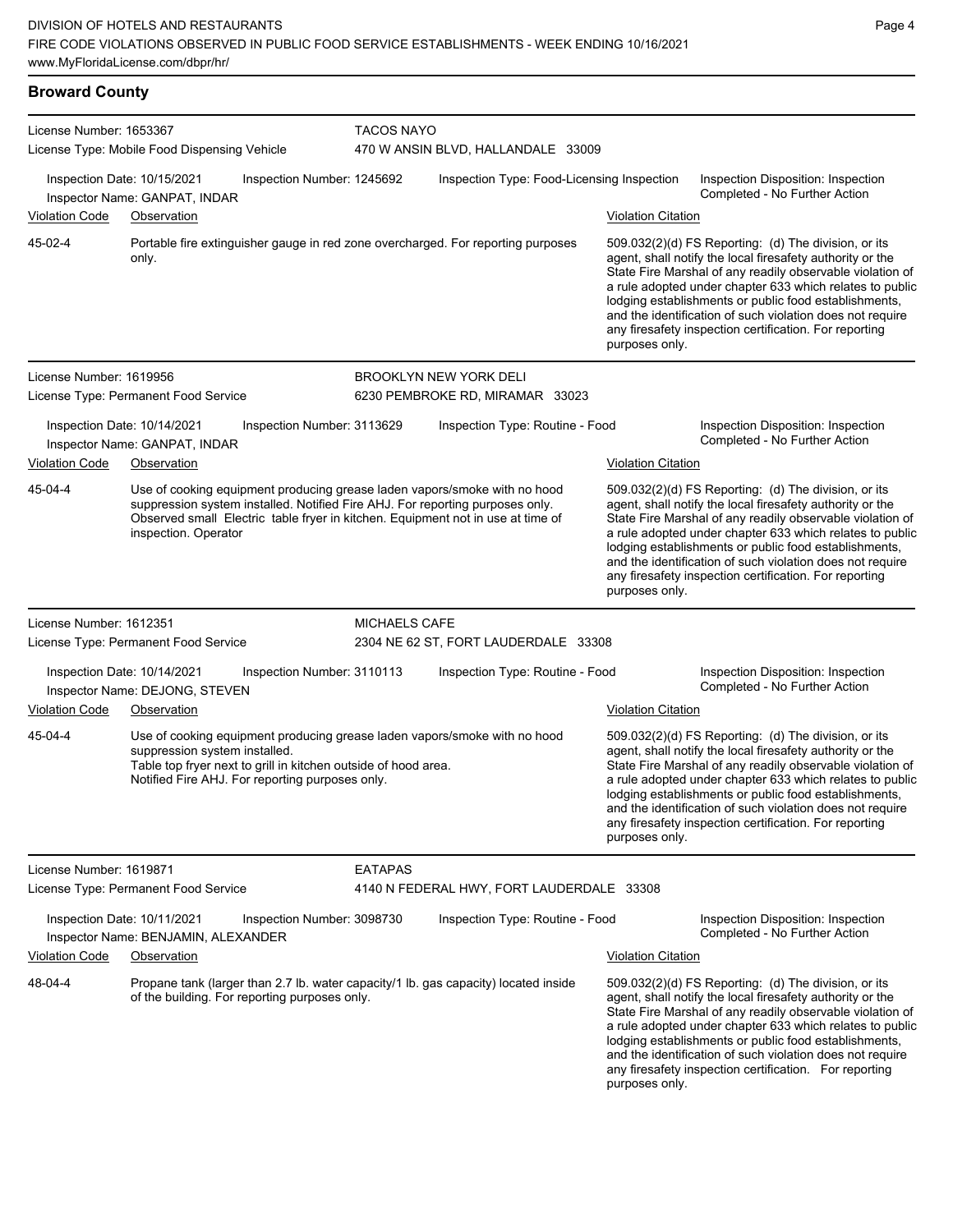## **Broward County**

| License Number: 1616228<br>License Type: Permanent Food Service                                      |             | ANA SNACK BAR LLC<br>3291 W SUNRISE BLVD, FORT LAUDERDALE 33311                                                                                                   |                                 |  |                                                                                                                                                                                                             |  |
|------------------------------------------------------------------------------------------------------|-------------|-------------------------------------------------------------------------------------------------------------------------------------------------------------------|---------------------------------|--|-------------------------------------------------------------------------------------------------------------------------------------------------------------------------------------------------------------|--|
| Inspection Number: 3127938<br>Inspection Date: 10/13/2021<br>Inspector Name: MATTIELLO-ATASSI, MARIA |             |                                                                                                                                                                   | Inspection Type: Routine - Food |  | Inspection Disposition: Inspection<br>Completed - No Further Action                                                                                                                                         |  |
| <b>Violation Code</b>                                                                                | Observation |                                                                                                                                                                   |                                 |  | Violation Citation                                                                                                                                                                                          |  |
| 49-02-4                                                                                              |             | Flammables stored/debris present in attic/basement. For reporting purposes only.<br>Landscaping equipment run by gas stored inside dry storage next to cardboard. |                                 |  | 61C-1.004(6) FAC Reporting: (6) Attics, basements,<br>boiler rooms, meter rooms, laundry rooms, and storage<br>rooms shall be kept clean and free of debris and<br>flammables. For reporting purposes only. |  |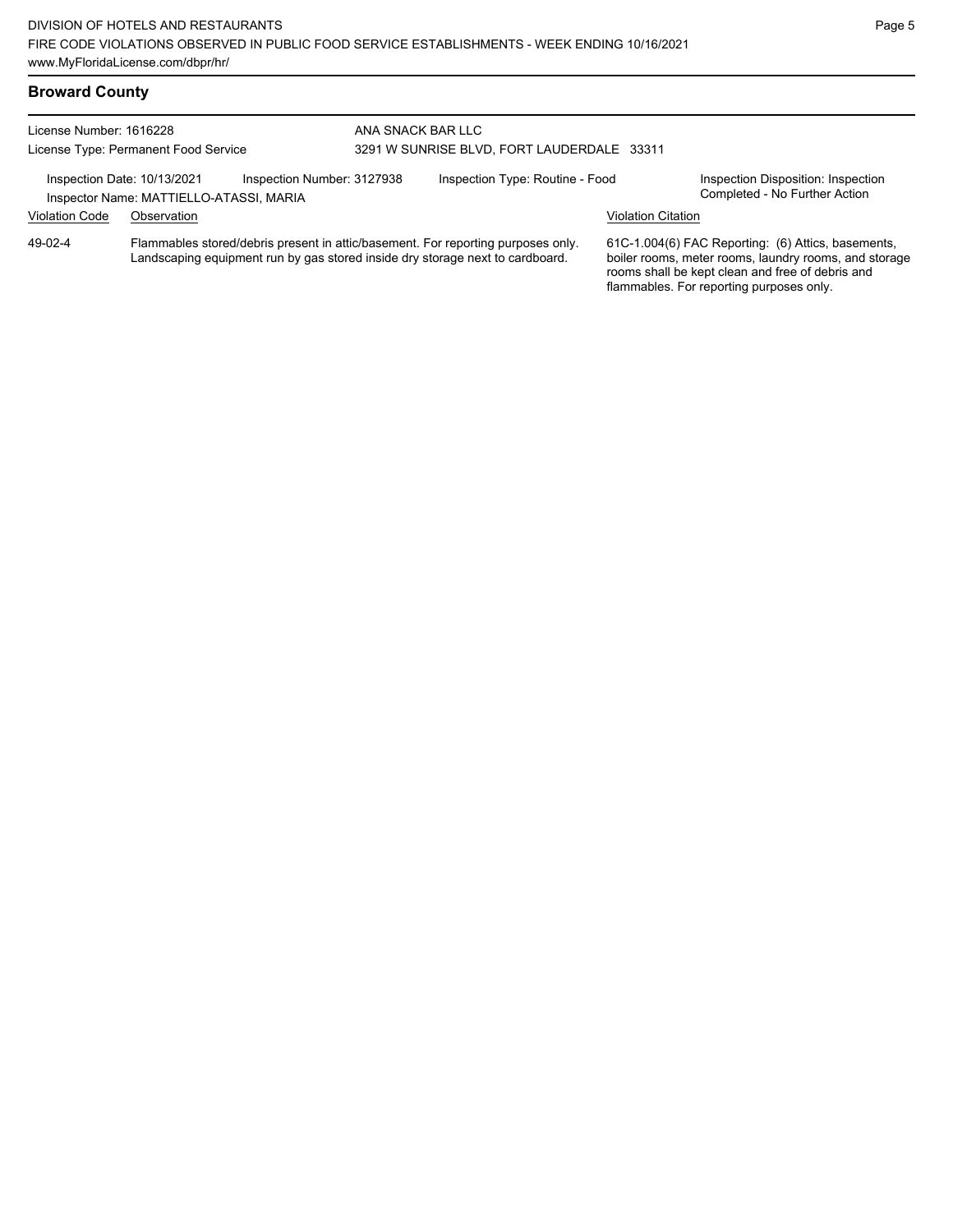| License Number: 2001370<br>License Type: Permanent Food Service                                                |                                             |                            | SALSAS MEXICAN RESTAURANT<br>2574 COUNTY RD 220 STE 4, MIDDLEBURG 32068 |                           |                                                                                                                                                                                                                                                                                                                                                                                                                            |  |  |
|----------------------------------------------------------------------------------------------------------------|---------------------------------------------|----------------------------|-------------------------------------------------------------------------|---------------------------|----------------------------------------------------------------------------------------------------------------------------------------------------------------------------------------------------------------------------------------------------------------------------------------------------------------------------------------------------------------------------------------------------------------------------|--|--|
| Inspection Date: 10/12/2021<br><b>Violation Code</b>                                                           | Inspector Name: BIAVA, GRANT<br>Observation | Inspection Number: 3127510 | Inspection Type: Routine - Food                                         | <b>Violation Citation</b> | Inspection Disposition: Inspection<br>Completed - No Further Action                                                                                                                                                                                                                                                                                                                                                        |  |  |
| Portable fire extinguisher gauge in red zone. For reporting purposes only.<br>45-02-4<br>In dish washing area. |                                             |                            |                                                                         | purposes only.            | 509.032(2)(d) FS Reporting: (d) The division, or its<br>agent, shall notify the local firesafety authority or the<br>State Fire Marshal of any readily observable violation of<br>a rule adopted under chapter 633 which relates to public<br>lodging establishments or public food establishments,<br>and the identification of such violation does not require<br>any firesafety inspection certification. For reporting |  |  |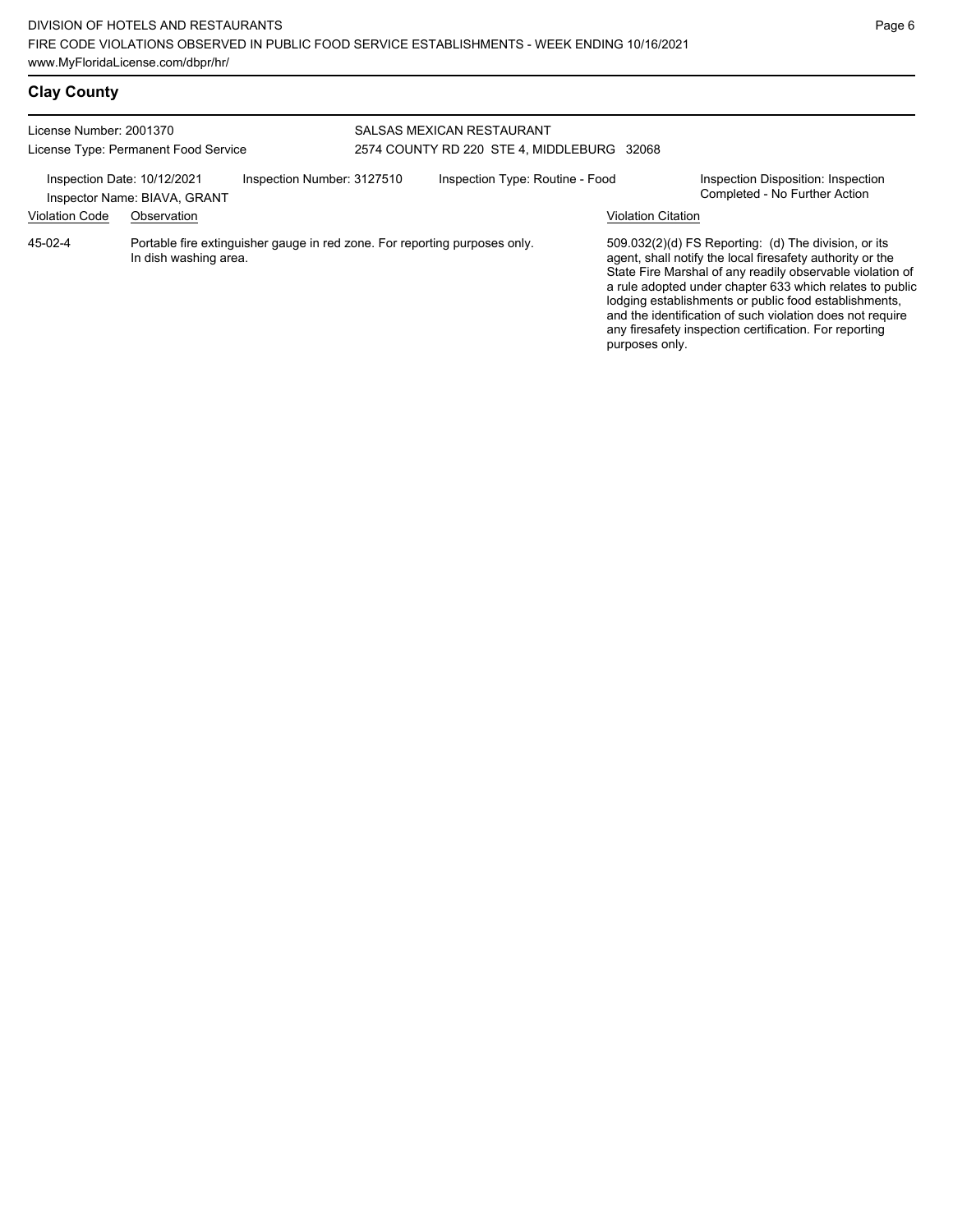### **Dade County**

| License Number: 2325884 | License Type: Permanent Food Service                                                                                                                                                                                                                                    |                            | <b>BURGER KING 78</b><br>26801 S DIXIE HWY, NARANJA 33032 |                           |                                                                                                                                                                                                                                                                                                                                                                                                                            |  |  |
|-------------------------|-------------------------------------------------------------------------------------------------------------------------------------------------------------------------------------------------------------------------------------------------------------------------|----------------------------|-----------------------------------------------------------|---------------------------|----------------------------------------------------------------------------------------------------------------------------------------------------------------------------------------------------------------------------------------------------------------------------------------------------------------------------------------------------------------------------------------------------------------------------|--|--|
|                         | Inspection Date: 10/15/2021<br>Inspector Name: GONZALEZ, RICARDO                                                                                                                                                                                                        | Inspection Number: 3161060 | Inspection Type: Food-Licensing Inspection                |                           | Inspection Disposition: Inspection<br>Completed - No Further Action                                                                                                                                                                                                                                                                                                                                                        |  |  |
| <b>Violation Code</b>   | Observation                                                                                                                                                                                                                                                             |                            |                                                           | <b>Violation Citation</b> |                                                                                                                                                                                                                                                                                                                                                                                                                            |  |  |
| 45-05-4                 | Portable fire extinguisher missing from its designated location. For reporting<br>purposes only.<br>Observed fire extinguisher by walk in cooler on floor not hung at designated<br>located.                                                                            |                            |                                                           | purposes only.            | 509.032(2)(d) FS Reporting: (d) The division, or its<br>agent, shall notify the local firesafety authority or the<br>State Fire Marshal of any readily observable violation of<br>a rule adopted under chapter 633 which relates to public<br>lodging establishments or public food establishments,<br>and the identification of such violation does not require<br>any firesafety inspection certification. For reporting |  |  |
| License Number: 2335396 |                                                                                                                                                                                                                                                                         | <b>TACOLOGY</b>            |                                                           |                           |                                                                                                                                                                                                                                                                                                                                                                                                                            |  |  |
|                         | License Type: Permanent Food Service                                                                                                                                                                                                                                    |                            | 700 SOUTH MIAMI AVE #423 A, MIAMI 33130                   |                           |                                                                                                                                                                                                                                                                                                                                                                                                                            |  |  |
|                         | Inspection Date: 10/13/2021<br>Inspector Name: CABANAS, NATALIE                                                                                                                                                                                                         | Inspection Number: 3102525 | Inspection Type: Routine - Food                           |                           | Inspection Disposition: Administrative<br>complaint recommended                                                                                                                                                                                                                                                                                                                                                            |  |  |
| <b>Violation Code</b>   | Observation                                                                                                                                                                                                                                                             |                            |                                                           | <b>Violation Citation</b> |                                                                                                                                                                                                                                                                                                                                                                                                                            |  |  |
| 48-04-4                 | Propane tank (larger than 2.7 lb. water capacity/1 lb. gas capacity) located inside<br>of the building. For reporting purposes only.                                                                                                                                    |                            |                                                           | purposes only.            | 509.032(2)(d) FS Reporting: (d) The division, or its<br>agent, shall notify the local firesafety authority or the<br>State Fire Marshal of any readily observable violation of<br>a rule adopted under chapter 633 which relates to public<br>lodging establishments or public food establishments,<br>and the identification of such violation does not require<br>any firesafety inspection certification. For reporting |  |  |
| License Number: 2326422 |                                                                                                                                                                                                                                                                         |                            | LAS PALMAS CAFETERIA                                      |                           |                                                                                                                                                                                                                                                                                                                                                                                                                            |  |  |
|                         | License Type: Permanent Food Service                                                                                                                                                                                                                                    |                            | 209 SE 1 ST, MIAMI 33131                                  |                           |                                                                                                                                                                                                                                                                                                                                                                                                                            |  |  |
|                         | Inspection Date: 10/11/2021<br>Inspector Name: HENLEY, LATONYA                                                                                                                                                                                                          | Inspection Number: 3159265 | Inspection Type: Routine - Food                           |                           | Inspection Disposition: Administrative<br>complaint recommended                                                                                                                                                                                                                                                                                                                                                            |  |  |
| <b>Violation Code</b>   | Observation                                                                                                                                                                                                                                                             |                            |                                                           | <b>Violation Citation</b> |                                                                                                                                                                                                                                                                                                                                                                                                                            |  |  |
| 45-04-4                 | Use of cooking equipment producing grease laden vapors/smoke with no hood<br>suppression system installed. Notified Fire AHJ. For reporting purposes only.<br>Observed two portable fryers not underneath the hood. Observed the hood<br>nozzles not pointing ignition  |                            |                                                           | purposes only.            | 509.032(2)(d) FS Reporting: (d) The division, or its<br>agent, shall notify the local firesafety authority or the<br>State Fire Marshal of any readily observable violation of<br>a rule adopted under chapter 633 which relates to public<br>lodging establishments or public food establishments,<br>and the identification of such violation does not require<br>any firesafety inspection certification. For reporting |  |  |
| 45-04-4                 | - From initial inspection : Use of cooking equipment producing grease laden<br>vapors/smoke with no hood suppression system installed. Notified Fire AHJ. For<br>reporting purposes only. Observed two portable fryers not underneath the hood.<br>Observed the hood no |                            |                                                           | purposes only.            | 509.032(2)(d) FS Reporting: (d) The division, or its<br>agent, shall notify the local firesafety authority or the<br>State Fire Marshal of any readily observable violation of<br>a rule adopted under chapter 633 which relates to public<br>lodging establishments or public food establishments,<br>and the identification of such violation does not require<br>any firesafety inspection certification. For reporting |  |  |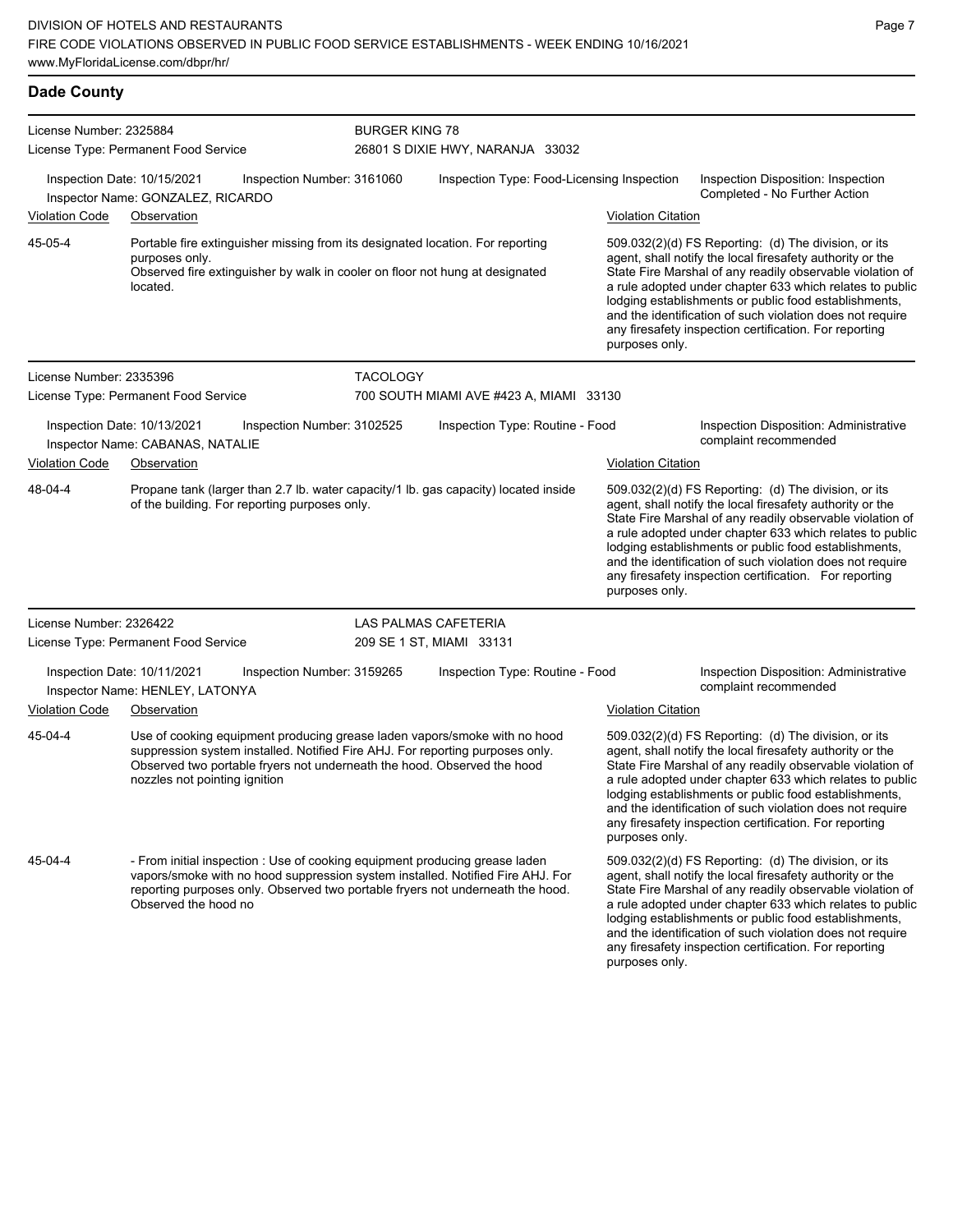| <b>Dade County</b>               |                                                                                                                                                                         |                            |                                                                                          |                           |                                                                                                                                                                                                                                                                                                                                                                                                                                                                                                          |
|----------------------------------|-------------------------------------------------------------------------------------------------------------------------------------------------------------------------|----------------------------|------------------------------------------------------------------------------------------|---------------------------|----------------------------------------------------------------------------------------------------------------------------------------------------------------------------------------------------------------------------------------------------------------------------------------------------------------------------------------------------------------------------------------------------------------------------------------------------------------------------------------------------------|
| License Number: 2323242          | License Type: Permanent Food Service                                                                                                                                    | TACO BELL #4467            | 2935 SW 32 AVE, MIAMI 33133                                                              |                           |                                                                                                                                                                                                                                                                                                                                                                                                                                                                                                          |
| Violation Code                   | Inspection Date: 10/13/2021<br>Inspector Name: MASKASEM, SUPPACHAI<br>Observation                                                                                       | Inspection Number: 3138981 | Inspection Type: Routine - Food                                                          | <b>Violation Citation</b> | Inspection Disposition: Inspection<br>Completed - No Further Action                                                                                                                                                                                                                                                                                                                                                                                                                                      |
| 46-01-4                          | Marked exit/path to marked exit blocked. For reporting purposes only. Observed a<br>box in front of the exit door. The operator removed the box. ** Corrected On-Site** |                            |                                                                                          | purposes only.            | 509.032(2)(d) FS Reporting: (d) The division, or its<br>agent, shall notify the local firesafety authority or the<br>State Fire Marshal of any readily observable violation of<br>a rule adopted under chapter 633 which relates to public<br>lodging establishments or public food establishments,<br>and the identification of such violation does not require<br>any firesafety inspection certification. For reporting                                                                               |
| License Number: 2358602          | License Type: Mobile Food Dispensing Vehicle                                                                                                                            | <b>TOMORROWLAND</b>        | 1368 N MIAMI AVE, MIAMI 33136                                                            |                           |                                                                                                                                                                                                                                                                                                                                                                                                                                                                                                          |
| <b>Violation Code</b>            | Inspection Date: 10/14/2021<br>Inspector Name: CUDEMOS, VIRNA<br>Observation                                                                                            | Inspection Number: 1240191 | Inspection Type: Routine - Food                                                          | <b>Violation Citation</b> | Inspection Disposition: Warning<br><b>Issued</b>                                                                                                                                                                                                                                                                                                                                                                                                                                                         |
| 47-03-4                          | Observed electrical wiring in disrepair. For reporting purposes only.                                                                                                   |                            |                                                                                          | purposes only.            | 509.032(2)(d) FS Reporting: (d) The division, or its<br>agent, shall notify the local firesafety authority or the<br>State Fire Marshal of any readily observable violation of<br>a rule adopted under chapter 633 which relates to public<br>lodging establishments or public food establishments,<br>and the identification of such violation does not require<br>any firesafety inspection certification. For reporting                                                                               |
| License Number: 2332140          |                                                                                                                                                                         | <b>MONDRIAN CAFFE</b>      |                                                                                          |                           |                                                                                                                                                                                                                                                                                                                                                                                                                                                                                                          |
|                                  | License Type: Permanent Food Service                                                                                                                                    |                            | 1100 WEST AVE, MIAMI BEACH 33139                                                         |                           |                                                                                                                                                                                                                                                                                                                                                                                                                                                                                                          |
|                                  | Inspection Date: 10/11/2021<br>Inspector Name: WILLIAMS, ALFREDA                                                                                                        | Inspection Number: 3108434 | Inspection Type: Routine - Food                                                          |                           | Inspection Disposition: Inspection<br>Completed - No Further Action                                                                                                                                                                                                                                                                                                                                                                                                                                      |
| <b>Violation Code</b><br>48-01-5 | Observation<br>For reporting purposes only.                                                                                                                             |                            | No current insurance inspector boiler report or boiler certificate available for boiler. | <b>Violation Citation</b> | 61C-1.004(10) FAC Reporting: (10) Heating and<br>ventilation - The heating and ventilation system shall be<br>kept in good repair or be installed to maintain a<br>minimum of 68 degrees Fahrenheit throughout the<br>building. The insurance inspectors boiler report is<br>required annually for power boilers and high<br>pressure/high temperature boilers and biannually for low<br>pressure steam or vapor heating boilers and shall be<br>posted in the boiler room. For reporting purposes only. |
| License Number: 2302261          |                                                                                                                                                                         |                            | LA ESQUINA DEL SABOR                                                                     |                           |                                                                                                                                                                                                                                                                                                                                                                                                                                                                                                          |
|                                  | License Type: Permanent Food Service                                                                                                                                    |                            | 3695 NW 46 ST, MIAMI 33142                                                               |                           |                                                                                                                                                                                                                                                                                                                                                                                                                                                                                                          |
|                                  | Inspection Date: 10/11/2021<br>Inspector Name: JOSEPH, VANRIE                                                                                                           | Inspection Number: 3134672 | Inspection Type: Routine - Food                                                          |                           | Inspection Disposition: Warning<br>Issued                                                                                                                                                                                                                                                                                                                                                                                                                                                                |
| Violation Code                   | Observation                                                                                                                                                             |                            |                                                                                          | <b>Violation Citation</b> |                                                                                                                                                                                                                                                                                                                                                                                                                                                                                                          |
| 46-04-4                          | Exit door locked. For reporting purposes only.                                                                                                                          |                            |                                                                                          |                           | 509.032(2)(d) FS Reporting: (d) The division, or its<br>agent, shall notify the local firesafety authority or the<br>State Fire Marshal of any readily observable violation of<br>a rule adopted under chapter 633 which relates to public<br>lodging establishments or public food establishments,<br>and the identification of such violation does not require<br>any firesafety inspection certification. For reporting                                                                               |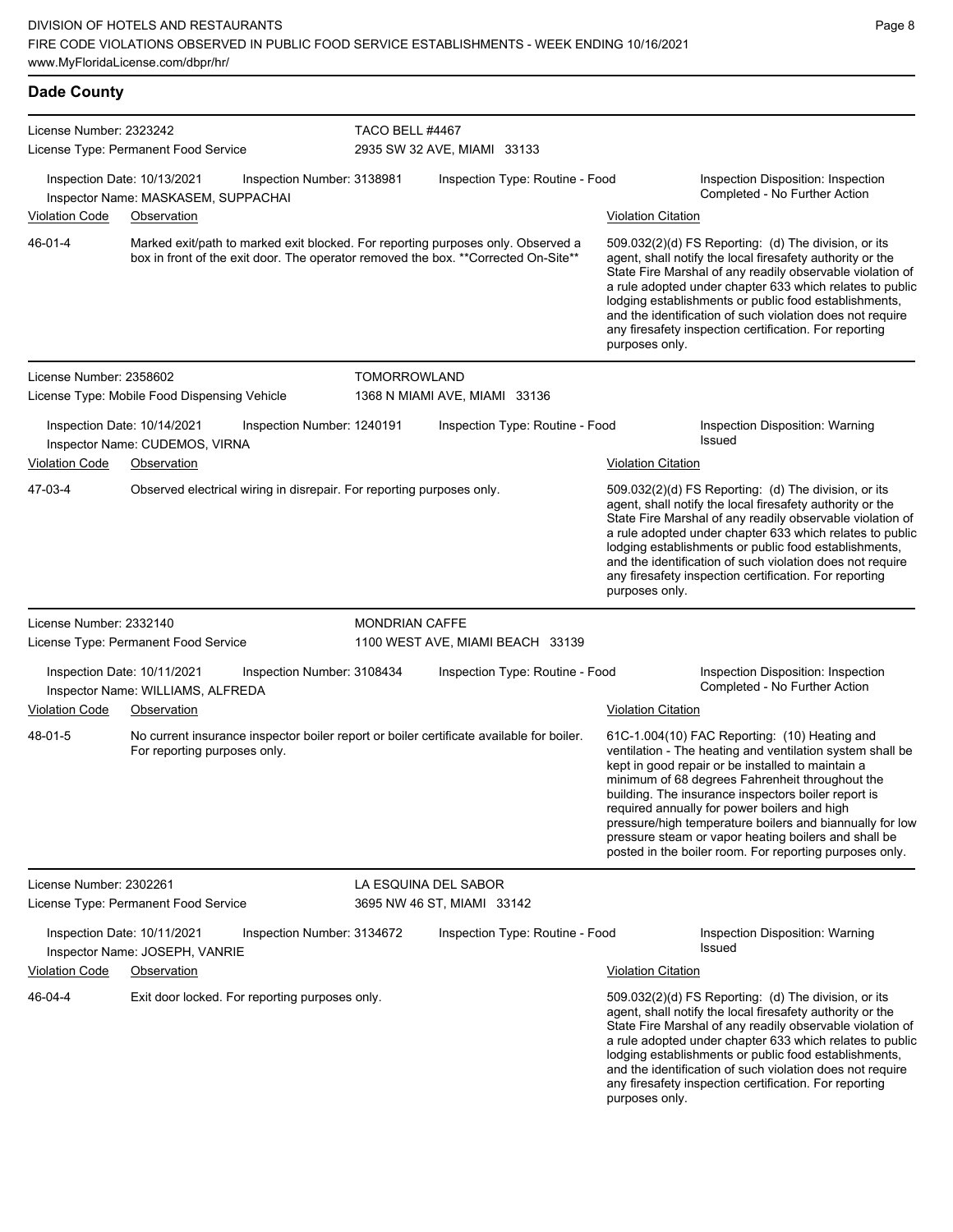| <b>Dade County</b>      |                                                                                                                                                                                                                                                    |                |                                       |                           |                                                                                                                                                                                                                                                                                                                                                                                                                            |
|-------------------------|----------------------------------------------------------------------------------------------------------------------------------------------------------------------------------------------------------------------------------------------------|----------------|---------------------------------------|---------------------------|----------------------------------------------------------------------------------------------------------------------------------------------------------------------------------------------------------------------------------------------------------------------------------------------------------------------------------------------------------------------------------------------------------------------------|
| License Number: 2336495 | License Type: Permanent Food Service                                                                                                                                                                                                               | PATE CREOL     | 12997 W DIXIE HWY, NORTH MIAMI 33161  |                           |                                                                                                                                                                                                                                                                                                                                                                                                                            |
|                         | Inspection Date: 10/15/2021<br>Inspection Number: 3091473<br>Inspector Name: SUAREZ, LEOPOLDO                                                                                                                                                      |                | Inspection Type: Routine - Food       |                           | Inspection Disposition: Warning<br><b>Issued</b>                                                                                                                                                                                                                                                                                                                                                                           |
| Violation Code          | Observation                                                                                                                                                                                                                                        |                |                                       | <b>Violation Citation</b> |                                                                                                                                                                                                                                                                                                                                                                                                                            |
| 48-04-4                 | Propane tank (larger than 2.7 lb. water capacity/1 lb. gas capacity) located inside<br>of the building. For reporting purposes only. Observed propane tanks larger than<br>2.5 lb. in kitchen area                                                 |                |                                       | purposes only.            | 509.032(2)(d) FS Reporting: (d) The division, or its<br>agent, shall notify the local firesafety authority or the<br>State Fire Marshal of any readily observable violation of<br>a rule adopted under chapter 633 which relates to public<br>lodging establishments or public food establishments,<br>and the identification of such violation does not require<br>any firesafety inspection certification. For reporting |
| License Number: 2336497 | License Type: Permanent Food Service                                                                                                                                                                                                               | <b>RUVOSAL</b> | 10674 SW 24 ST, MIAMI 33165           |                           |                                                                                                                                                                                                                                                                                                                                                                                                                            |
|                         | Inspection Date: 10/12/2021<br>Inspection Number: 3135682<br>Inspector Name: PICO, JORGE                                                                                                                                                           |                | Inspection Type: Routine - Food       |                           | Inspection Disposition: Inspection<br>Completed - No Further Action                                                                                                                                                                                                                                                                                                                                                        |
| <b>Violation Code</b>   | Observation                                                                                                                                                                                                                                        |                |                                       | <b>Violation Citation</b> |                                                                                                                                                                                                                                                                                                                                                                                                                            |
| 46-01-4                 | Marked exit/path to marked exit blocked. For reporting purposes only.<br>Observed a garbage can located in front of the back exit door                                                                                                             |                |                                       | purposes only.            | 509.032(2)(d) FS Reporting: (d) The division, or its<br>agent, shall notify the local firesafety authority or the<br>State Fire Marshal of any readily observable violation of<br>a rule adopted under chapter 633 which relates to public<br>lodging establishments or public food establishments,<br>and the identification of such violation does not require<br>any firesafety inspection certification. For reporting |
| License Number: 2331139 |                                                                                                                                                                                                                                                    |                | <b>HOLE 19 SCRATCH KITCHEN+BAR</b>    |                           |                                                                                                                                                                                                                                                                                                                                                                                                                            |
|                         | License Type: Permanent Food Service                                                                                                                                                                                                               |                | 650 CURTISS PKWY, MIAMI SPRINGS 33166 |                           |                                                                                                                                                                                                                                                                                                                                                                                                                            |
|                         | Inspection Date: 10/14/2021<br>Inspection Number: 3117629<br>Inspector Name: GONZALEZ, ERIK                                                                                                                                                        |                | Inspection Type: Routine - Food       |                           | Inspection Disposition: Inspection<br>Completed - No Further Action                                                                                                                                                                                                                                                                                                                                                        |
| <b>Violation Code</b>   | Observation                                                                                                                                                                                                                                        |                |                                       | <b>Violation Citation</b> |                                                                                                                                                                                                                                                                                                                                                                                                                            |
| 45-02-4                 | Portable fire extinguisher gauge in red zone. For reporting purposes only.<br>Observed extinguisher in recharge zone located inside liquor room. Chef provided<br>a charged extinguisher in order to replace the uncharted. ** Corrected On-Site** |                |                                       | purposes only.            | 509.032(2)(d) FS Reporting: (d) The division, or its<br>agent, shall notify the local firesafety authority or the<br>State Fire Marshal of any readily observable violation of<br>a rule adopted under chapter 633 which relates to public<br>lodging establishments or public food establishments,<br>and the identification of such violation does not require<br>any firesafety inspection certification. For reporting |
| License Number: 2333861 |                                                                                                                                                                                                                                                    |                | MIAMI SUBS GRILL #272                 |                           |                                                                                                                                                                                                                                                                                                                                                                                                                            |
|                         | License Type: Permanent Food Service                                                                                                                                                                                                               |                | 3700 NW 42 AVE, MIAMI SPRINGS 33166   |                           |                                                                                                                                                                                                                                                                                                                                                                                                                            |
|                         | Inspection Date: 10/13/2021<br>Inspection Number: 3126165<br>Inspector Name: GONZALEZ, ERIK                                                                                                                                                        |                | Inspection Type: Routine - Food       |                           | Inspection Disposition: Inspection<br>Completed - No Further Action                                                                                                                                                                                                                                                                                                                                                        |
| Violation Code          | Observation                                                                                                                                                                                                                                        |                |                                       | <b>Violation Citation</b> |                                                                                                                                                                                                                                                                                                                                                                                                                            |
| 45-02-4                 | Portable fire extinguisher gauge in red zone. For reporting purposes only.<br>Observed extinguisher in recharge zone located by back door and walk in cooler.                                                                                      |                |                                       |                           | 509.032(2)(d) FS Reporting: (d) The division, or its<br>agent, shall notify the local firesafety authority or the<br>State Fire Marshal of any readily observable violation of<br>a rule adopted under chapter 633 which relates to public                                                                                                                                                                                 |

lodging establishments or public food establishments, and the identification of such violation does not require any firesafety inspection certification. For reporting purposes only.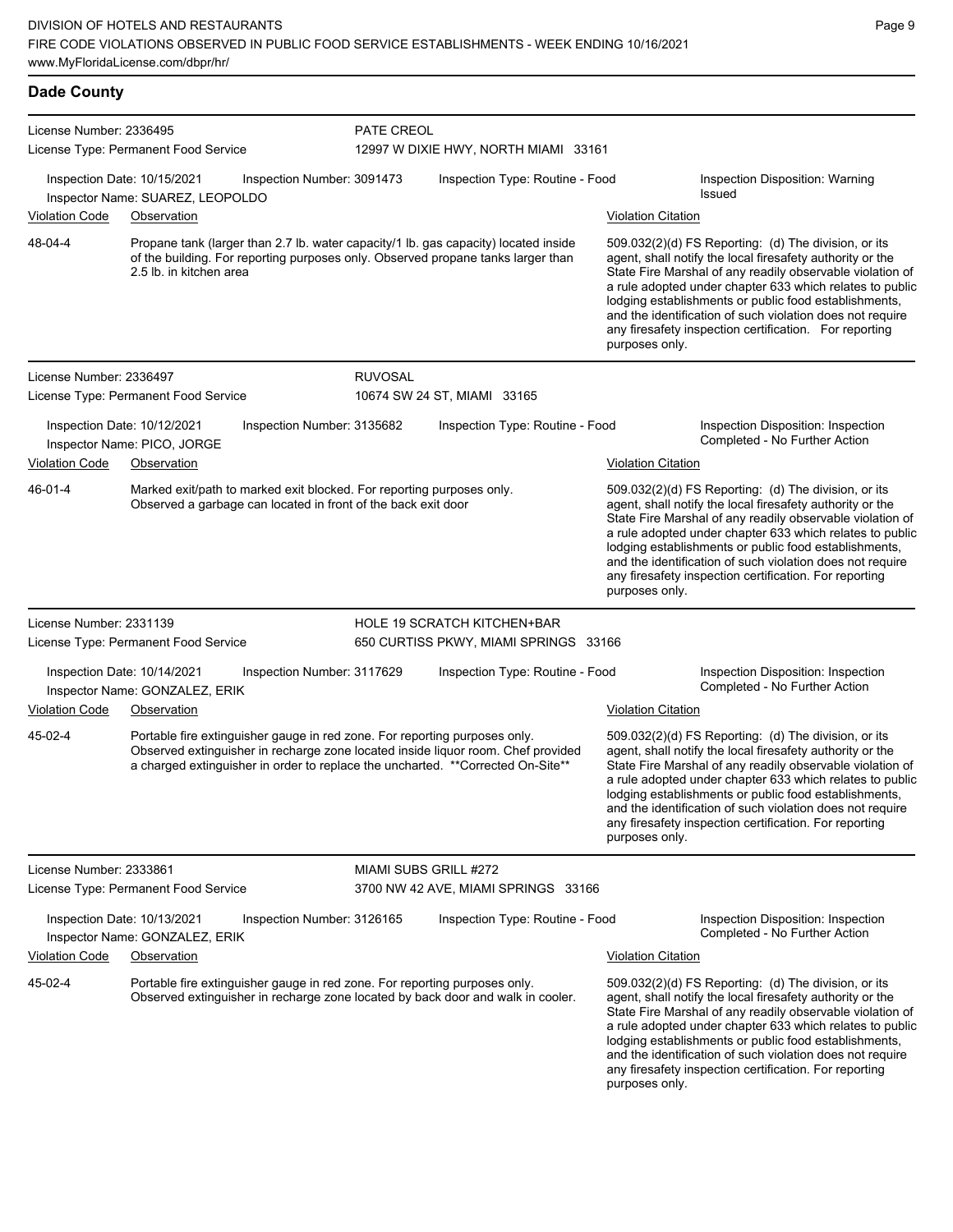| <b>Dade County</b>                                                                             |                                                                                                                                                                                                                   |                            |                                       |                           |                                                                                                                                                                                                                                                                                                                                                                                                                            |
|------------------------------------------------------------------------------------------------|-------------------------------------------------------------------------------------------------------------------------------------------------------------------------------------------------------------------|----------------------------|---------------------------------------|---------------------------|----------------------------------------------------------------------------------------------------------------------------------------------------------------------------------------------------------------------------------------------------------------------------------------------------------------------------------------------------------------------------------------------------------------------------|
| License Number: 2329264<br>License Type: Catering                                              |                                                                                                                                                                                                                   | <b>GAND SEVENTS</b>        | 16205 SW 117 AVE 5, MIAMI 33177       |                           |                                                                                                                                                                                                                                                                                                                                                                                                                            |
| Inspection Date: 10/14/2021<br>Inspection Number: 1118834<br>Inspector Name: LEIDECKER, EDILMA |                                                                                                                                                                                                                   |                            | Inspection Type: Routine - Food       |                           | Inspection Disposition: Inspection<br>Completed - No Further Action                                                                                                                                                                                                                                                                                                                                                        |
| <b>Violation Code</b>                                                                          | Observation                                                                                                                                                                                                       |                            |                                       | <b>Violation Citation</b> |                                                                                                                                                                                                                                                                                                                                                                                                                            |
| 48-04-4                                                                                        | Propane tank (larger than 2.7 lb. water capacity/1 lb. gas capacity) located inside<br>of the building. For reporting purposes only. Observed two propane tank large than<br>2.7 lb. inside of the establishment. |                            |                                       | purposes only.            | 509.032(2)(d) FS Reporting: (d) The division, or its<br>agent, shall notify the local firesafety authority or the<br>State Fire Marshal of any readily observable violation of<br>a rule adopted under chapter 633 which relates to public<br>lodging establishments or public food establishments,<br>and the identification of such violation does not require<br>any firesafety inspection certification. For reporting |
| License Number: 2357419                                                                        |                                                                                                                                                                                                                   |                            | COLOMBIAN EXTREME FOOD                |                           |                                                                                                                                                                                                                                                                                                                                                                                                                            |
|                                                                                                | License Type: Mobile Food Dispensing Vehicle                                                                                                                                                                      |                            | 13380 SW 131 ST UNIT 116, MIAMI 33186 |                           |                                                                                                                                                                                                                                                                                                                                                                                                                            |
|                                                                                                | Inspection Date: 10/15/2021<br>Inspector Name: GONZALEZ, ERIK                                                                                                                                                     | Inspection Number: 1241047 | Inspection Type: Routine - Food       |                           | Inspection Disposition: Inspection<br>Completed - No Further Action                                                                                                                                                                                                                                                                                                                                                        |
| <b>Violation Code</b>                                                                          | Observation                                                                                                                                                                                                       |                            |                                       | <b>Violation Citation</b> |                                                                                                                                                                                                                                                                                                                                                                                                                            |
| 45-02-4                                                                                        | Portable fire extinguisher gauge in red zone. For reporting purposes only.<br>Observed extinguisher in recharge zone inside MFDV.                                                                                 |                            |                                       |                           | 509.032(2)(d) FS Reporting: (d) The division, or its<br>agent, shall notify the local firesafety authority or the<br>State Fire Marshal of any readily observable violation of<br>a rule adopted under chapter 633 which relates to public                                                                                                                                                                                 |

Page 10

lodging establishments or public food establishments, and the identification of such violation does not require any firesafety inspection certification. For reporting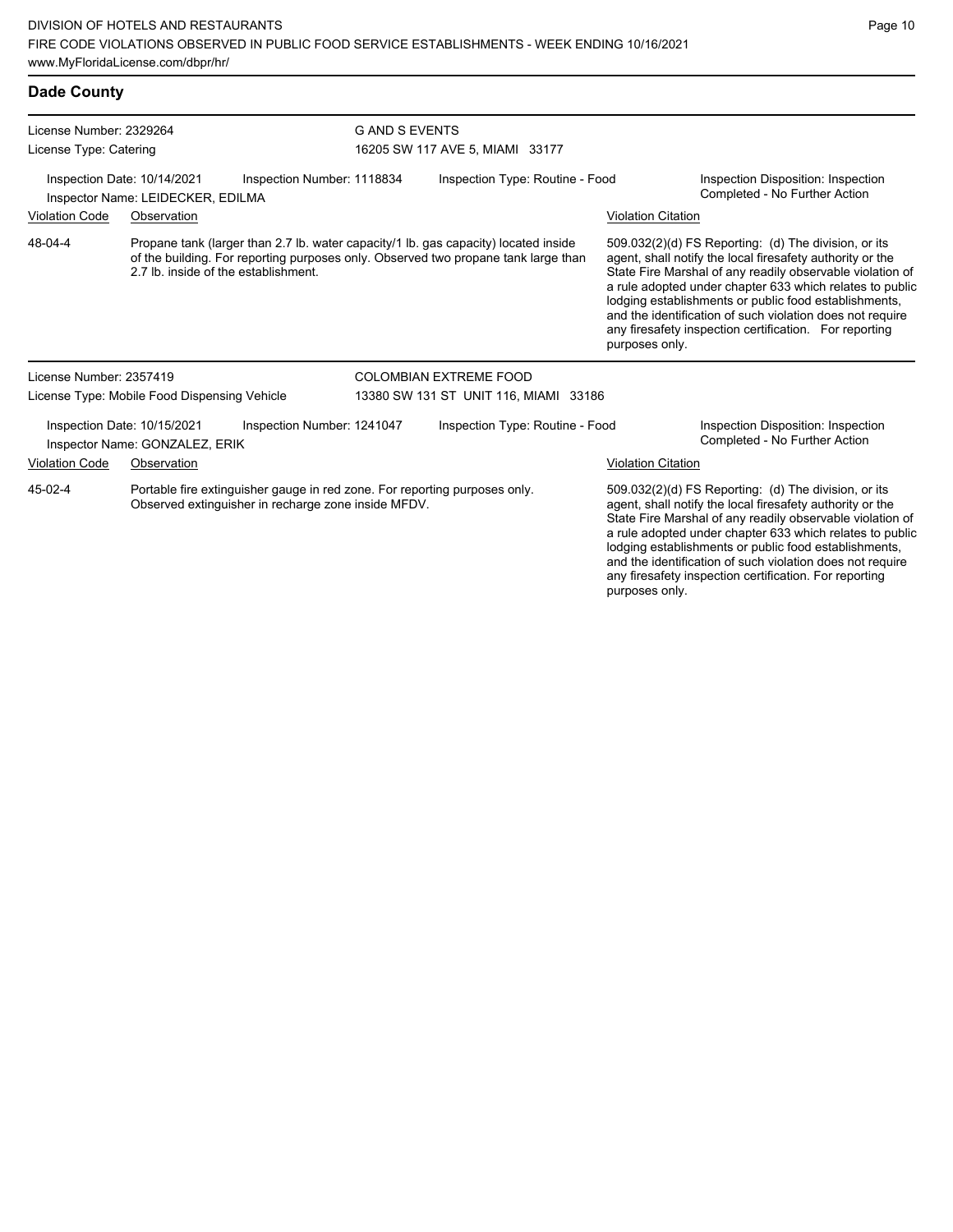### **Duval County**

| License Number: 2614088                                                                      |                                                                | PIZZA HUT 4255                                                                                                                        |                                                                                                                                                                                                                                                                                                                                 |                                          |                                                                                                                                                                                    |                                                                                                                                                                                                                                                                                                     |  |
|----------------------------------------------------------------------------------------------|----------------------------------------------------------------|---------------------------------------------------------------------------------------------------------------------------------------|---------------------------------------------------------------------------------------------------------------------------------------------------------------------------------------------------------------------------------------------------------------------------------------------------------------------------------|------------------------------------------|------------------------------------------------------------------------------------------------------------------------------------------------------------------------------------|-----------------------------------------------------------------------------------------------------------------------------------------------------------------------------------------------------------------------------------------------------------------------------------------------------|--|
|                                                                                              | License Type: Permanent Food Service                           |                                                                                                                                       | 9501 CROSSHILL BLVD, JACKSONVILLE 32222                                                                                                                                                                                                                                                                                         |                                          |                                                                                                                                                                                    |                                                                                                                                                                                                                                                                                                     |  |
| Inspection Date: 10/11/2021<br>Inspection Number: 3112022<br>Inspector Name: BELLEMARE, RYAN |                                                                |                                                                                                                                       | Inspection Type: Routine - Food                                                                                                                                                                                                                                                                                                 |                                          |                                                                                                                                                                                    | Inspection Disposition: Inspection<br>Completed - No Further Action                                                                                                                                                                                                                                 |  |
| <b>Violation Code</b>                                                                        | Observation                                                    |                                                                                                                                       |                                                                                                                                                                                                                                                                                                                                 |                                          | <b>Violation Citation</b>                                                                                                                                                          |                                                                                                                                                                                                                                                                                                     |  |
| 46-01-4                                                                                      |                                                                | Multiple trash barrels blocking rear door.                                                                                            | Marked exit/path to marked exit blocked. For reporting purposes only.<br>509.032(2)(d) FS Reporting: (d) The division, or its<br>agent, shall notify the local firesafety authority or the<br>lodging establishments or public food establishments,<br>any firesafety inspection certification. For reporting<br>purposes only. |                                          | State Fire Marshal of any readily observable violation of<br>a rule adopted under chapter 633 which relates to public<br>and the identification of such violation does not require |                                                                                                                                                                                                                                                                                                     |  |
| License Number: 2615324                                                                      |                                                                |                                                                                                                                       | <b>JIMMY JOHNS</b>                                                                                                                                                                                                                                                                                                              |                                          |                                                                                                                                                                                    |                                                                                                                                                                                                                                                                                                     |  |
|                                                                                              | License Type: Permanent Food Service                           |                                                                                                                                       |                                                                                                                                                                                                                                                                                                                                 | 506 BEACH BLVD, JACKSONVILLE BEACH 32250 |                                                                                                                                                                                    |                                                                                                                                                                                                                                                                                                     |  |
|                                                                                              | Inspection Date: 10/12/2021<br>Inspector Name: GONZALEZ, MAYRA | Inspection Number: 3109617                                                                                                            |                                                                                                                                                                                                                                                                                                                                 | Inspection Type: Routine - Food          |                                                                                                                                                                                    | Inspection Disposition: Administrative<br>complaint recommended                                                                                                                                                                                                                                     |  |
| <b>Violation Code</b>                                                                        | Observation                                                    |                                                                                                                                       |                                                                                                                                                                                                                                                                                                                                 |                                          | <b>Violation Citation</b>                                                                                                                                                          |                                                                                                                                                                                                                                                                                                     |  |
| 45-02-4                                                                                      |                                                                | Portable fire extinguisher gauge in red zone. For reporting purposes only.<br>Extinguisher near managers office gauge in overcharged. |                                                                                                                                                                                                                                                                                                                                 |                                          |                                                                                                                                                                                    | 509.032(2)(d) FS Reporting: (d) The division, or its<br>agent, shall notify the local firesafety authority or the<br>State Fire Marshal of any readily observable violation of<br>a rule adopted under chapter 633 which relates to public<br>lodging establishments or public food establishments, |  |

and the identification of such violation does not require any firesafety inspection certification. For reporting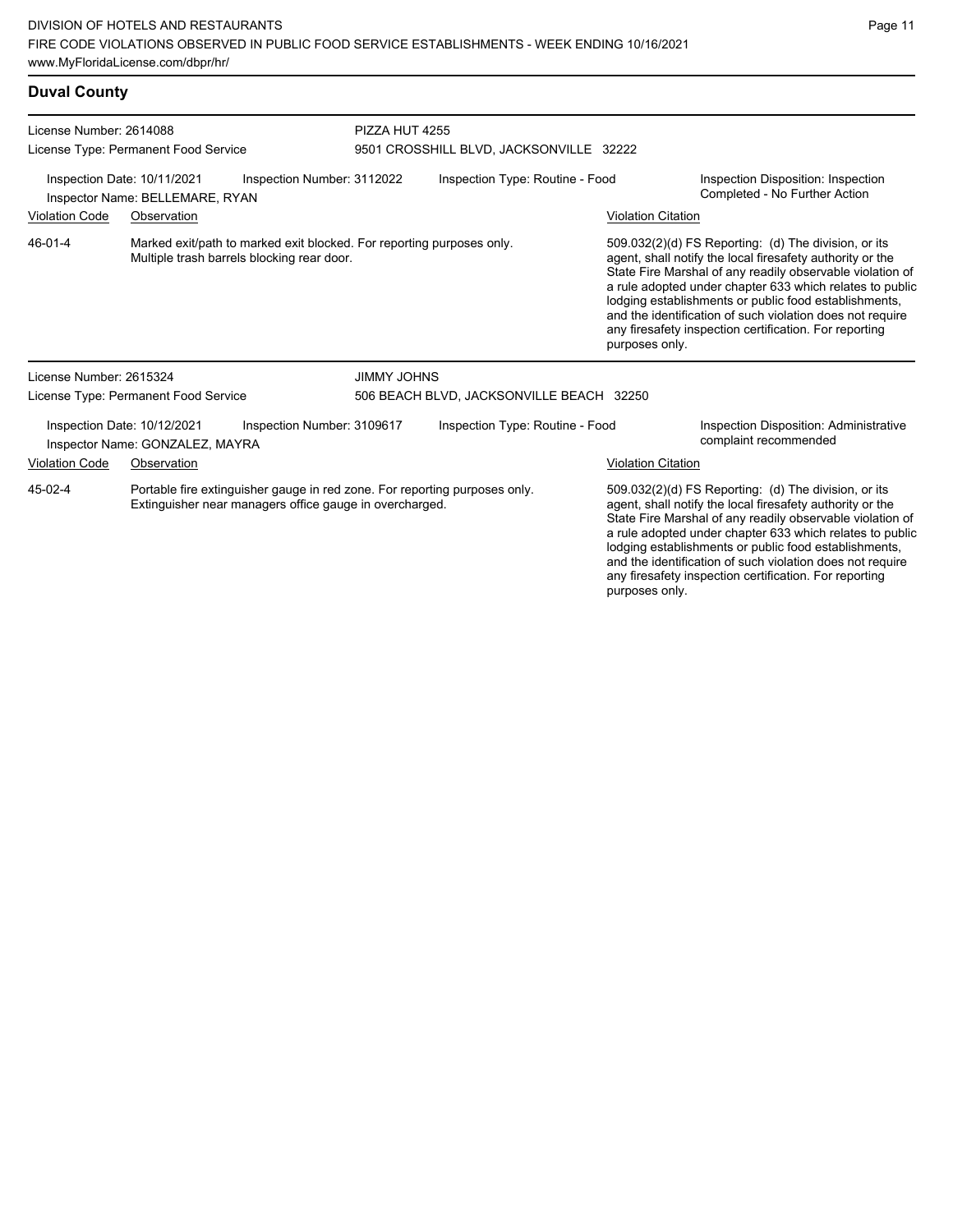## **Flagler County**

| License Number: 2800719<br>License Type: Permanent Food Service                                                                                                                              |             |  | <b>CHINA CAFE</b><br>426 BEACH VILLAGE DR, FLAGLER BEACH 32136 |  |                                                                                                                                                                                                                                                                                                                                                                                                                            |  |
|----------------------------------------------------------------------------------------------------------------------------------------------------------------------------------------------|-------------|--|----------------------------------------------------------------|--|----------------------------------------------------------------------------------------------------------------------------------------------------------------------------------------------------------------------------------------------------------------------------------------------------------------------------------------------------------------------------------------------------------------------------|--|
| Inspection Number: 3136988<br>Inspection Date: 10/15/2021<br>Inspector Name: BADDING, MELANIE                                                                                                |             |  | Inspection Type: Routine - Food                                |  | Inspection Disposition: Administrative<br>complaint recommended                                                                                                                                                                                                                                                                                                                                                            |  |
| <b>Violation Code</b>                                                                                                                                                                        | Observation |  |                                                                |  | <b>Violation Citation</b>                                                                                                                                                                                                                                                                                                                                                                                                  |  |
| Portable fire extinguisher gauge in red zone. For reporting purposes only.<br>45-02-4<br>Fire extinguisher at front hand wash sink by cash register in the red zone.<br>**Repeat Violation** |             |  |                                                                |  | 509.032(2)(d) FS Reporting: (d) The division, or its<br>agent, shall notify the local firesafety authority or the<br>State Fire Marshal of any readily observable violation of<br>a rule adopted under chapter 633 which relates to public<br>lodging establishments or public food establishments,<br>and the identification of such violation does not require<br>any firesafety inspection certification. For reporting |  |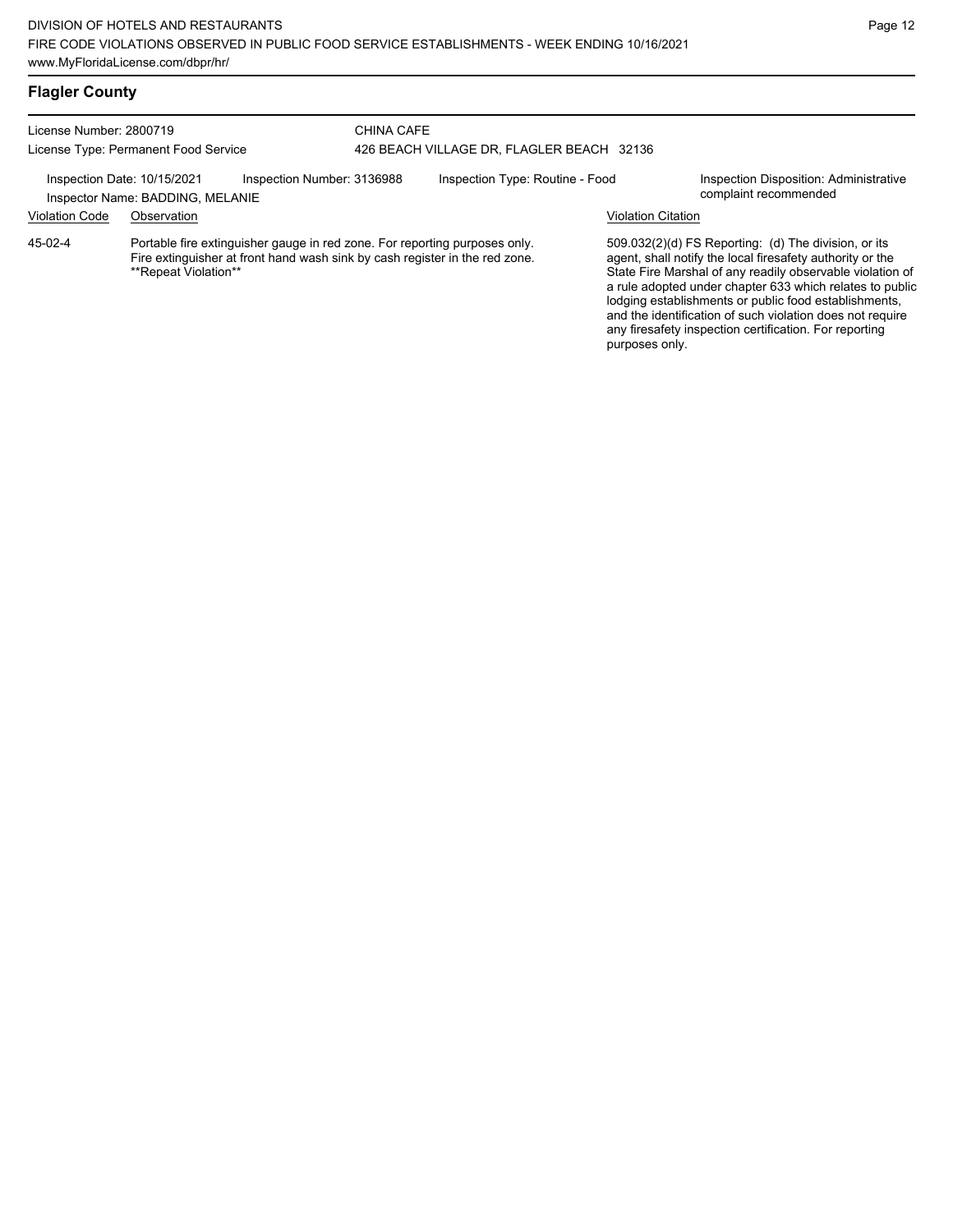| License Number: 3911842<br>License Type: Permanent Food Service<br>Inspection Number: 3135588<br>Inspection Date: 10/10/2021<br>Inspector Name: CANNELLA, MARK |  |                                                                     | EAST SMOKIN Q C238<br>4116 N HIMES AVE, TAMPA 33607 |                                                                                |  |                                                                                                                                                                                                                                                                                                                                                                  |  |
|----------------------------------------------------------------------------------------------------------------------------------------------------------------|--|---------------------------------------------------------------------|-----------------------------------------------------|--------------------------------------------------------------------------------|--|------------------------------------------------------------------------------------------------------------------------------------------------------------------------------------------------------------------------------------------------------------------------------------------------------------------------------------------------------------------|--|
|                                                                                                                                                                |  |                                                                     |                                                     |                                                                                |  |                                                                                                                                                                                                                                                                                                                                                                  |  |
|                                                                                                                                                                |  |                                                                     | <b>Violation Code</b>                               | Observation                                                                    |  |                                                                                                                                                                                                                                                                                                                                                                  |  |
| 45-05-4                                                                                                                                                        |  | purposes only. Fire extinguisher stored on floor in back prep area. |                                                     | Portable fire extinguisher missing from its designated location. For reporting |  | 509.032(2)(d) FS Reporting: (d) The division, or its<br>agent, shall notify the local firesafety authority or the<br>State Fire Marshal of any readily observable violation of<br>a rule adopted under chapter 633 which relates to public<br>lodging establishments or public food establishments,<br>and the identification of such violation does not require |  |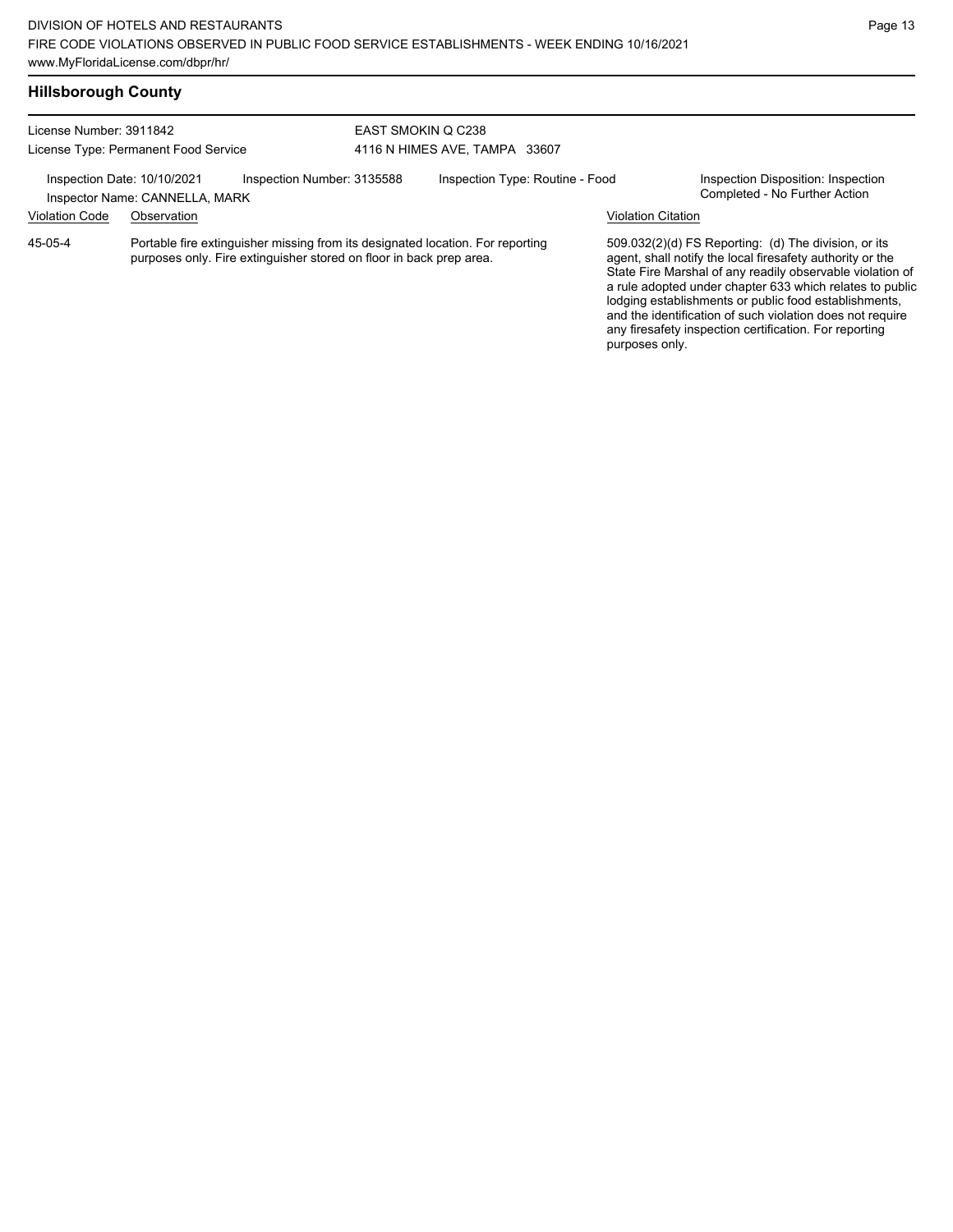| License Number: 4606788                              | License Type: Permanent Food Service                                                                                   | <b>BIMINI BAIT SHACK</b><br>17501 HARBOUR POINTE DR, FORT MYERS 33908 |                           |                                                                                                                                                                                                                                                                                                                                                                                                                            |  |  |
|------------------------------------------------------|------------------------------------------------------------------------------------------------------------------------|-----------------------------------------------------------------------|---------------------------|----------------------------------------------------------------------------------------------------------------------------------------------------------------------------------------------------------------------------------------------------------------------------------------------------------------------------------------------------------------------------------------------------------------------------|--|--|
| Inspection Date: 10/13/2021<br><b>Violation Code</b> | Inspection Number: 3164797<br>Inspector Name: SOMMERS, KARA<br>Observation                                             | Inspection Type: Complaint Full                                       | <b>Violation Citation</b> | Inspection Disposition: Inspection<br>Completed - No Further Action                                                                                                                                                                                                                                                                                                                                                        |  |  |
| 45-01-4                                              | Observed sprinkler system underneath building leaking above outdoor storage<br>container. For reporting purposes only. |                                                                       | purposes only.            | 509.032(2)(d) FS Reporting: (d) The division, or its<br>agent, shall notify the local firesafety authority or the<br>State Fire Marshal of any readily observable violation of<br>a rule adopted under chapter 633 which relates to public<br>lodging establishments or public food establishments,<br>and the identification of such violation does not require<br>any firesafety inspection certification. For reporting |  |  |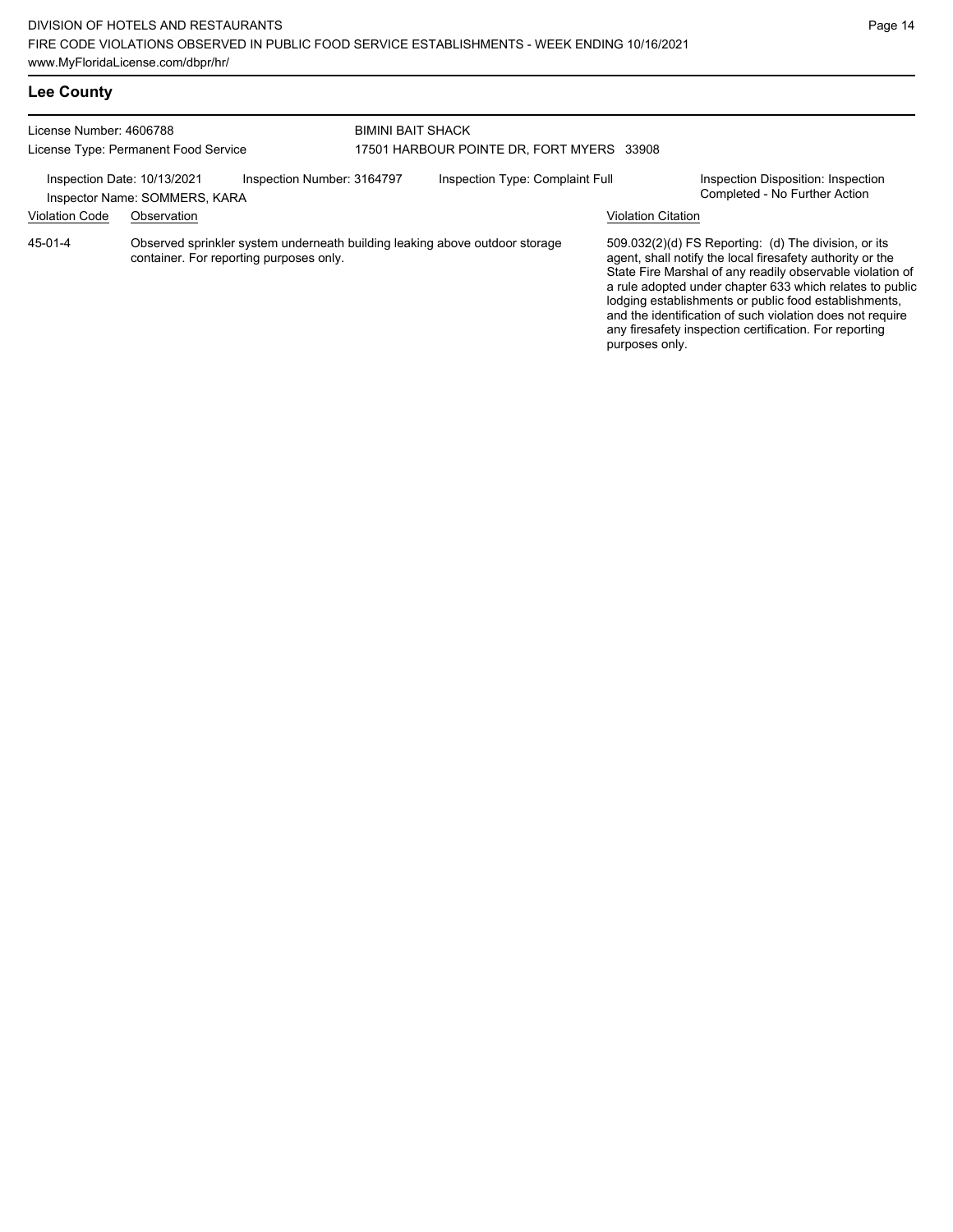Near door, extinguisher is empty.

| <b>Marion County</b>                         |                                                                                                                                                              |                            |                        |                                                      |                                                                                                                                                                                                                                                                                                                                                                                                                                                |                                                                     |  |
|----------------------------------------------|--------------------------------------------------------------------------------------------------------------------------------------------------------------|----------------------------|------------------------|------------------------------------------------------|------------------------------------------------------------------------------------------------------------------------------------------------------------------------------------------------------------------------------------------------------------------------------------------------------------------------------------------------------------------------------------------------------------------------------------------------|---------------------------------------------------------------------|--|
| License Number: 5202400                      |                                                                                                                                                              |                            | EL TOREO               |                                                      |                                                                                                                                                                                                                                                                                                                                                                                                                                                |                                                                     |  |
| License Type: Permanent Food Service         |                                                                                                                                                              |                            |                        | 3510 SW 36 AVE, OCALA 34474                          |                                                                                                                                                                                                                                                                                                                                                                                                                                                |                                                                     |  |
|                                              | Inspection Date: 10/11/2021<br>Inspector Name: GARNER, DHANIQUA                                                                                              | Inspection Number: 3124951 |                        | Inspection Type: Routine - Food                      |                                                                                                                                                                                                                                                                                                                                                                                                                                                | Inspection Disposition: Inspection<br>Completed - No Further Action |  |
| <b>Violation Code</b><br>Observation         |                                                                                                                                                              |                            |                        |                                                      | <b>Violation Citation</b>                                                                                                                                                                                                                                                                                                                                                                                                                      |                                                                     |  |
| 45-02-4                                      | Portable fire extinguisher gauge in red zone. For reporting purposes only.<br>Observed fire extinguisher next to managers office in the "over charge " zone. |                            |                        |                                                      | $509.032(2)(d)$ FS Reporting: (d) The division, or its<br>agent, shall notify the local firesafety authority or the<br>State Fire Marshal of any readily observable violation of<br>a rule adopted under chapter 633 which relates to public<br>lodging establishments or public food establishments,<br>and the identification of such violation does not require<br>any firesafety inspection certification. For reporting<br>purposes only. |                                                                     |  |
| License Number: 5250748                      |                                                                                                                                                              |                            | <b>SEAZONED TREATZ</b> |                                                      |                                                                                                                                                                                                                                                                                                                                                                                                                                                |                                                                     |  |
| License Type: Mobile Food Dispensing Vehicle |                                                                                                                                                              |                            |                        | 729 NW MARTIN LUTHER KING, OCALA 34475               |                                                                                                                                                                                                                                                                                                                                                                                                                                                |                                                                     |  |
|                                              | Inspection Date: 10/15/2021<br>Inspector Name: DRIGGERS, MANDY                                                                                               | Inspection Number: 1238415 |                        | Inspection Type: Routine - Food                      |                                                                                                                                                                                                                                                                                                                                                                                                                                                | Inspection Disposition: Inspection<br>Completed - No Further Action |  |
| <b>Violation Code</b>                        | Observation                                                                                                                                                  |                            |                        |                                                      | <b>Violation Citation</b>                                                                                                                                                                                                                                                                                                                                                                                                                      |                                                                     |  |
| 45-02-4                                      | Portable fire extinguisher gauge in red zone. For reporting purposes only.                                                                                   |                            |                        | 509.032(2)(d) FS Reporting: (d) The division, or its |                                                                                                                                                                                                                                                                                                                                                                                                                                                |                                                                     |  |

agent, shall notify the local firesafety authority or the State Fire Marshal of any readily observable violation of a rule adopted under chapter 633 which relates to public lodging establishments or public food establishments, and the identification of such violation does not require any firesafety inspection certification. For reporting purposes only.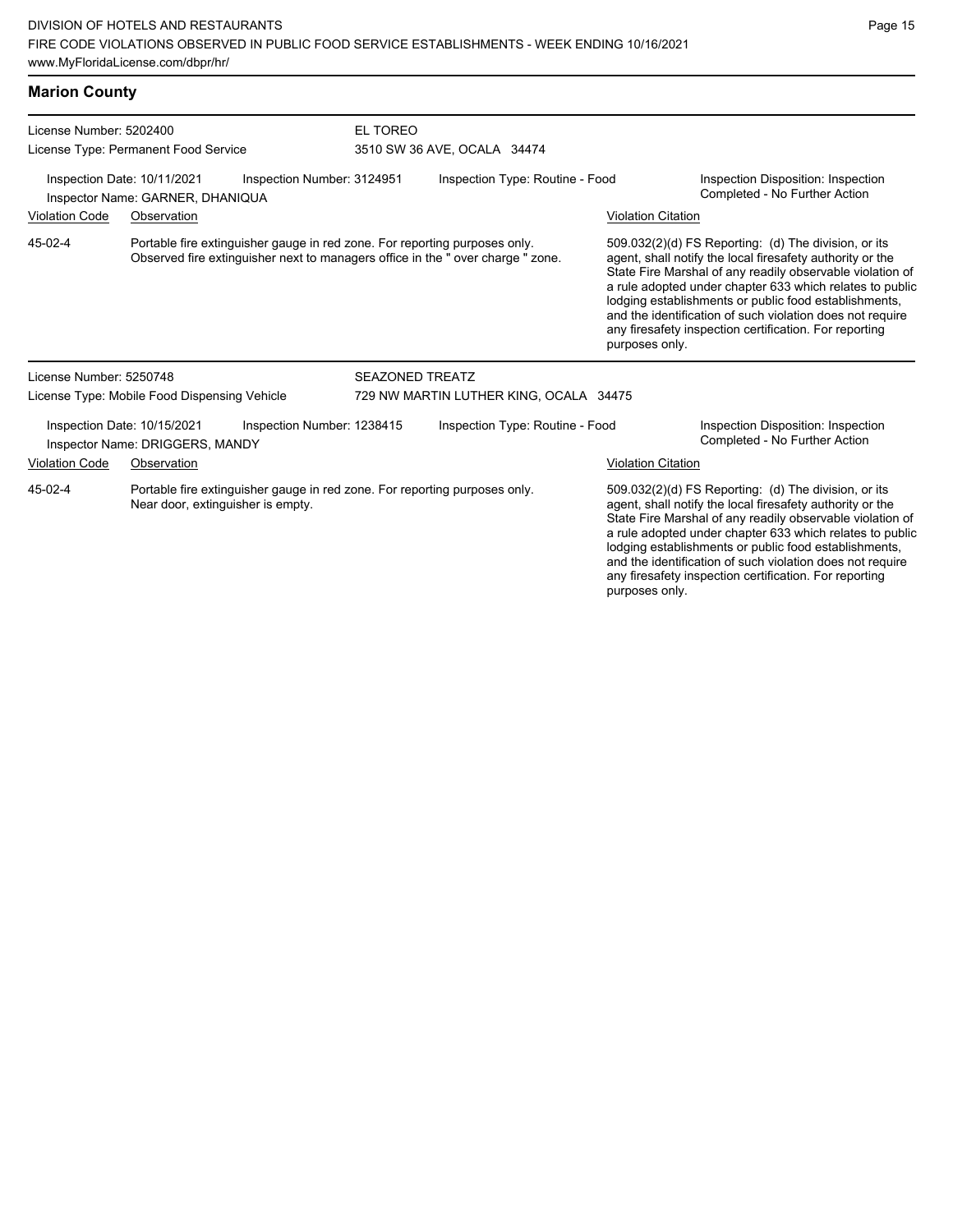### **Monroe County**

License Number: 5428364 License Type: Permanent Food Service

Inspector Name: HENLEY, LATONYA

ANA'S CAFÉ CUBANO 531 GREEN ST, KEY WEST 33040

Inspection Date: 10/12/2021 Inspection Number: 3091318 Inspection Type: Routine - Food Inspection Disposition: Inspection<br>Inspector Name: HENI EV LATONVA

### Violation Code Observation Violation Citation

Use of cooking equipment producing grease laden vapors/smoke with no hood suppression system installed. Notified Fire AHJ. For reporting purposes only. Observed the establishment have a small portable grease fryer on the counter by the three compartment 45-04-4

509.032(2)(d) FS Reporting: (d) The division, or its

agent, shall notify the local firesafety authority or the State Fire Marshal of any readily observable violation of a rule adopted under chapter 633 which relates to public lodging establishments or public food establishments, and the identification of such violation does not require any firesafety inspection certification. For reporting purposes only.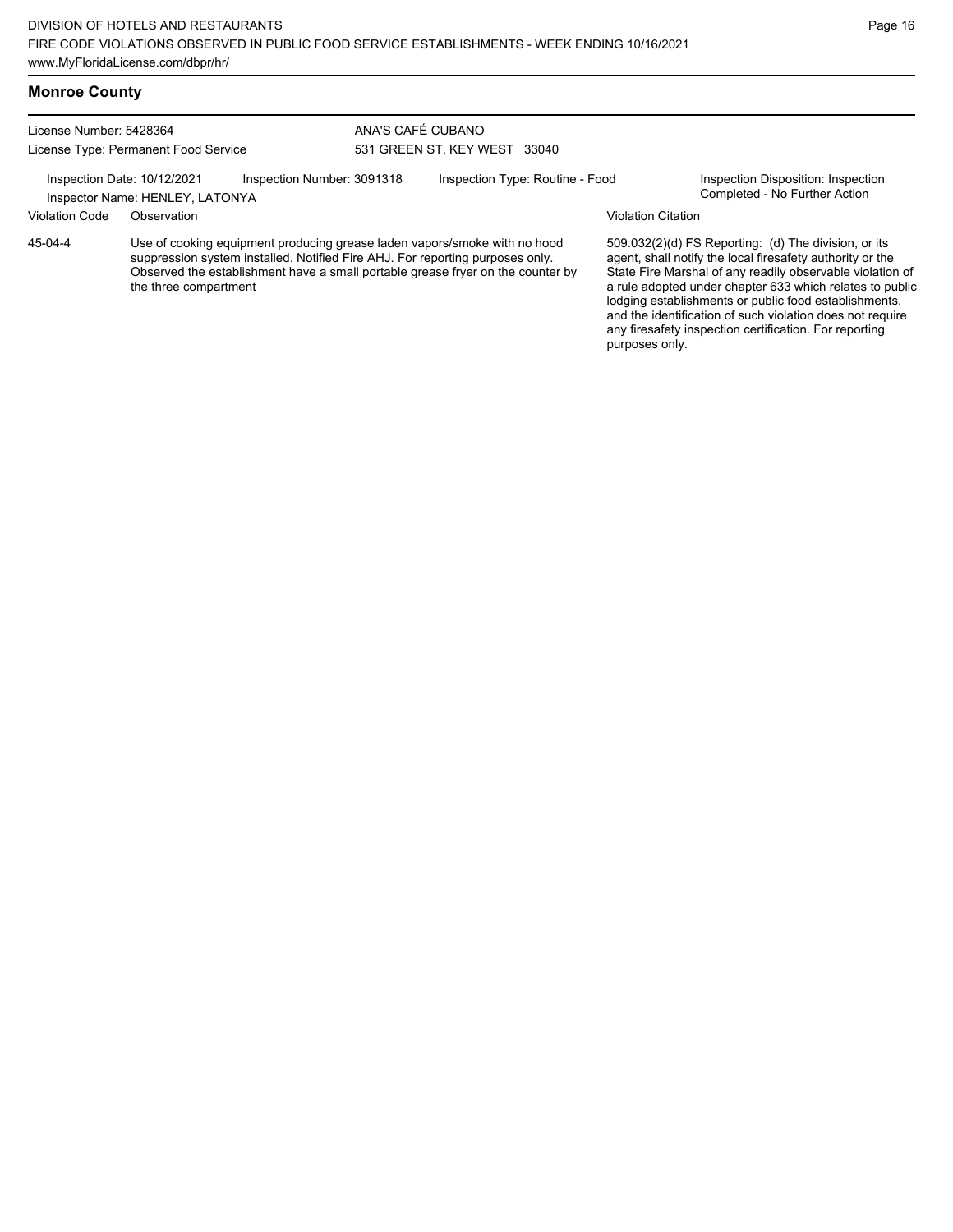| <b>Orange County</b>    |                                                                                                                                                                                                 |                            |                                                              |                                                                                                                                                                                                                                                                                                                                                                                                                                              |                                                                                                                                                                                                                                                                                                                                                                                                                            |  |  |  |  |
|-------------------------|-------------------------------------------------------------------------------------------------------------------------------------------------------------------------------------------------|----------------------------|--------------------------------------------------------------|----------------------------------------------------------------------------------------------------------------------------------------------------------------------------------------------------------------------------------------------------------------------------------------------------------------------------------------------------------------------------------------------------------------------------------------------|----------------------------------------------------------------------------------------------------------------------------------------------------------------------------------------------------------------------------------------------------------------------------------------------------------------------------------------------------------------------------------------------------------------------------|--|--|--|--|
| License Number: 5814824 |                                                                                                                                                                                                 |                            | LITTLE GREEK FRESH GRILL - SODO                              |                                                                                                                                                                                                                                                                                                                                                                                                                                              |                                                                                                                                                                                                                                                                                                                                                                                                                            |  |  |  |  |
|                         | License Type: Permanent Food Service                                                                                                                                                            |                            | 3123 S ORANGE AVE STE 106, ORLANDO 32806                     |                                                                                                                                                                                                                                                                                                                                                                                                                                              |                                                                                                                                                                                                                                                                                                                                                                                                                            |  |  |  |  |
|                         | Inspection Date: 10/13/2021<br>Inspector Name: PLEICONES, KIM                                                                                                                                   | Inspection Number: 3128693 | Inspection Type: Routine - Food                              | Inspection Disposition: Warning<br>Issued                                                                                                                                                                                                                                                                                                                                                                                                    |                                                                                                                                                                                                                                                                                                                                                                                                                            |  |  |  |  |
| <b>Violation Code</b>   | Observation                                                                                                                                                                                     |                            |                                                              | <b>Violation Citation</b>                                                                                                                                                                                                                                                                                                                                                                                                                    |                                                                                                                                                                                                                                                                                                                                                                                                                            |  |  |  |  |
| 46-01-4                 | Marked exit/path to marked exit blocked. For reporting purposes only.<br>Trash can and boxes blocking back kitchen exit door                                                                    |                            |                                                              | 509.032(2)(d) FS Reporting: (d) The division, or its<br>agent, shall notify the local firesafety authority or the<br>State Fire Marshal of any readily observable violation of<br>a rule adopted under chapter 633 which relates to public<br>lodging establishments or public food establishments,<br>and the identification of such violation does not require<br>any firesafety inspection certification. For reporting<br>purposes only. |                                                                                                                                                                                                                                                                                                                                                                                                                            |  |  |  |  |
| License Number: 5815020 |                                                                                                                                                                                                 |                            | EL REY BAR & LOUNGE                                          |                                                                                                                                                                                                                                                                                                                                                                                                                                              |                                                                                                                                                                                                                                                                                                                                                                                                                            |  |  |  |  |
|                         | License Type: Permanent Food Service                                                                                                                                                            |                            | 2300 W OAKRIDGE RD, ORLANDO 32809                            |                                                                                                                                                                                                                                                                                                                                                                                                                                              |                                                                                                                                                                                                                                                                                                                                                                                                                            |  |  |  |  |
|                         | Inspection Date: 10/07/2021<br>Inspector Name: PASIECKI, VICTORIA                                                                                                                               | Inspection Number: 3104356 | Inspection Type: Routine - Food                              |                                                                                                                                                                                                                                                                                                                                                                                                                                              | Inspection Disposition: Call Back -<br>Admin. complaint recommended                                                                                                                                                                                                                                                                                                                                                        |  |  |  |  |
| <b>Violation Code</b>   | Observation                                                                                                                                                                                     |                            |                                                              | <b>Violation Citation</b>                                                                                                                                                                                                                                                                                                                                                                                                                    |                                                                                                                                                                                                                                                                                                                                                                                                                            |  |  |  |  |
| 46-01-4                 | - From initial inspection : Marked exit/path to marked exit blocked. For reporting<br>purposes only.<br>Tables blocking rear exit - From follow-up inspection 2021-09-29: ** Time<br>Extended** |                            | - From follow-up inspection 2021-10-07: ** Admin Complaint** | 509.032(2)(d) FS Reporting: (d) The division, or its<br>agent, shall notify the local firesafety authority or the<br>State Fire Marshal of any readily observable violation of<br>a rule adopted under chapter 633 which relates to public<br>lodging establishments or public food establishments,<br>and the identification of such violation does not require<br>any firesafety inspection certification. For reporting<br>purposes only. |                                                                                                                                                                                                                                                                                                                                                                                                                            |  |  |  |  |
| License Number: 5808726 |                                                                                                                                                                                                 | <b>I LOVE NYC INC</b>      |                                                              |                                                                                                                                                                                                                                                                                                                                                                                                                                              |                                                                                                                                                                                                                                                                                                                                                                                                                            |  |  |  |  |
|                         | License Type: Permanent Food Service                                                                                                                                                            |                            | 9850 E COLONIAL DR, ORLANDO 32817                            |                                                                                                                                                                                                                                                                                                                                                                                                                                              |                                                                                                                                                                                                                                                                                                                                                                                                                            |  |  |  |  |
|                         | Inspection Date: 10/15/2021<br>Inspector Name: VAZQUEZ, JULITZA                                                                                                                                 | Inspection Number: 3114656 | Inspection Type: Routine - Food                              |                                                                                                                                                                                                                                                                                                                                                                                                                                              | Inspection Disposition: Warning<br>Issued                                                                                                                                                                                                                                                                                                                                                                                  |  |  |  |  |
| <b>Violation Code</b>   | Observation                                                                                                                                                                                     |                            |                                                              | <b>Violation Citation</b>                                                                                                                                                                                                                                                                                                                                                                                                                    |                                                                                                                                                                                                                                                                                                                                                                                                                            |  |  |  |  |
| 46-01-4                 | Marked exit/path to marked exit blocked. For reporting purposes only.<br>Exit door is blocked by speaker on stand in dining room                                                                |                            |                                                              | purposes only.                                                                                                                                                                                                                                                                                                                                                                                                                               | 509.032(2)(d) FS Reporting: (d) The division, or its<br>agent, shall notify the local firesafety authority or the<br>State Fire Marshal of any readily observable violation of<br>a rule adopted under chapter 633 which relates to public<br>lodging establishments or public food establishments,<br>and the identification of such violation does not require<br>any firesafety inspection certification. For reporting |  |  |  |  |
| 46-04-4                 | Exit door locked. For reporting purposes only.<br>Exit door in dining locked while facility is open and operating                                                                               |                            |                                                              |                                                                                                                                                                                                                                                                                                                                                                                                                                              | 509.032(2)(d) FS Reporting: (d) The division, or its<br>agent, shall notify the local firesafety authority or the<br>State Fire Marshal of any readily observable violation of<br>a rule adopted under chapter 633 which relates to public<br>lodging establishments or public food establishments,<br>and the identification of such violation does not require<br>any firesafety inspection certification. For reporting |  |  |  |  |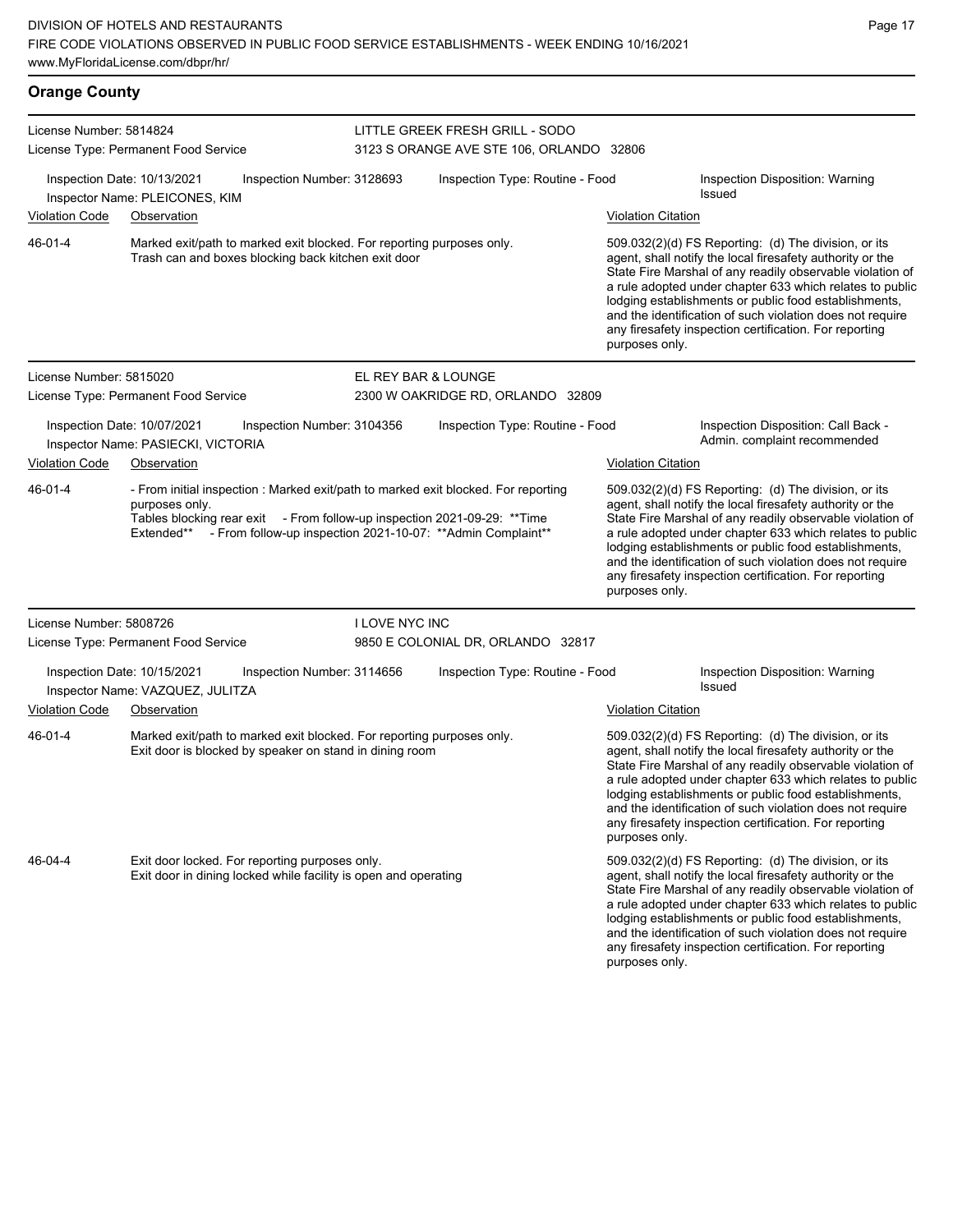purposes only.

# **Orange County**

#### License Number: 5808009 License Type: Permanent Food Service MILLER'S ORLANDO ALE HOUSE 12371 WINTER GARDEN VINELAND RD., ORLANDO 32836 Inspection Date: 10/13/2021 Inspection Number: 3088007 Inspection Type: Routine - Food Inspection Disposition: Administrative<br>Inspector Name: SPEIGHTS BLANCHIE MACHELLE Inspector Name: SPEIGHTS, BLANCHIE MACHELLE Violation Code Observation Violation Citation Observed electrical wiring in disrepair. For reporting purposes only. Observed face plate cover missing on the electrical outlet on the cook line. 509.032(2)(d) FS Reporting: (d) The division, or its agent, shall notify the local firesafety authority or the State Fire Marshal of any readily observable violation of a rule adopted under chapter 633 which relates to public lodging establishments or public food establishments, and the identification of such violation does not require 47-03-4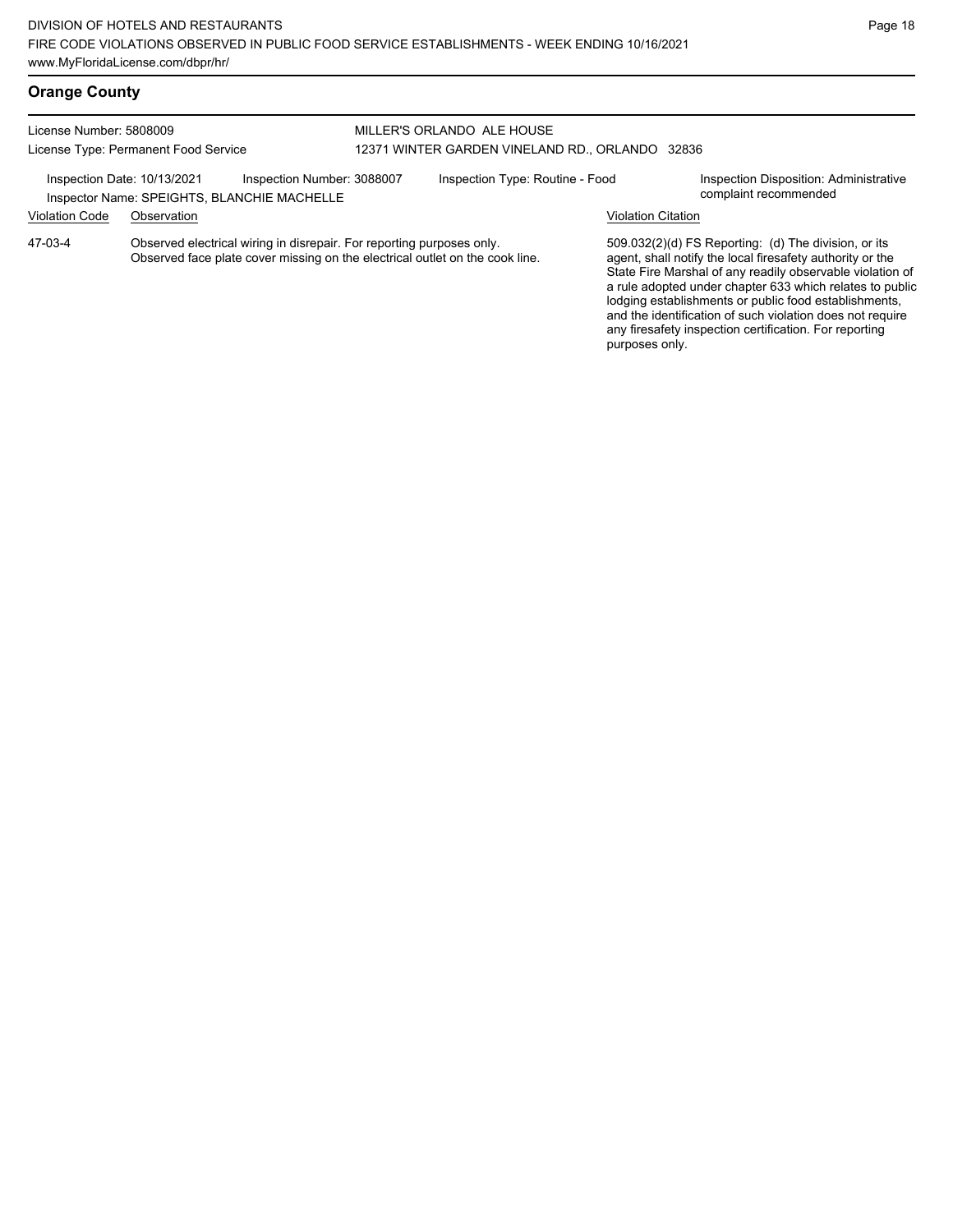### **Osceola County** License Number: 5900252 License Type: Permanent Food Service EL PRIMO LA CASA DE LAS ALCAPURRIAS RESTAURANT INC 1000 VINE ST, KISSIMMEE 34741 Inspection Date: 10/13/2021 Inspection Number: 3097958 Inspection Type: Routine - Food Inspection Disposition: Inspection Completed - No Further Action Inspector Name: BORRERO, AUDREY Violation Code Observation Violation Citation Portable fire extinguisher gauge in red zone. For reporting purposes only. 509.032(2)(d) FS Reporting: (d) The division, or its agent, shall notify the local firesafety authority or the State Fire Marshal of any readily observable violation of a rule adopted under chapter 633 which relates to public lodging establishments or public food establishments, and the identification of such violation does not require any firesafety inspection certification. For reporting purposes only. 45-02-4 License Number: 5911486 License Type: Permanent Food Service DUNKIN DONUTS 1178 W OSCEOLA PKWY, KISSIMMEE 34741 Inspection Date: 10/12/2021 Inspection Number: 3134700 Inspection Type: Routine - Food Inspection Disposition: Call Back - Inspector Name: BORRERO, AUDREY **Inspector Name: BORRERO, AUDREY** Violation Code Observation **Violation Citation** Violation Citation Citation - From initial inspection : Portable fire extinguisher gauge in red zone. For reporting purposes only. Observed at back kitchen preparation area. - From follow-up inspection 2021-10-12: \*\*Time Extended\*\* 509.032(2)(d) FS Reporting: (d) The division, or its agent, shall notify the local firesafety authority or the State Fire Marshal of any readily observable violation of a rule adopted under chapter 633 which relates to public lodging establishments or public food establishments, and the identification of such violation does not require any firesafety inspection certification. For reporting purposes only. 45-02-4 License Number: 5911620 License Type: Permanent Food Service DUNKIN DONUTS 2388 E IRLO BRONSON MEMORIAL HWY, KISSIMMEE 34744 Inspection Date: 10/13/2021 Inspection Number: 3115556 Inspection Type: Routine - Food Inspection Disposition: Warning<br>Inspection Date: ROBBERO AUBBEY Inspector Name: BORRERO, AUDREY Violation Code Observation Violation Citation Portable fire extinguisher gauge in red zone. For reporting purposes only. 509.032(2)(d) FS Reporting: (d) The division, or its agent, shall notify the local firesafety authority or the State Fire Marshal of any readily observable violation of a rule adopted under chapter 633 which relates to public lodging establishments or public food establishments, and the identification of such violation does not require any firesafety inspection certification. For reporting purposes only. 45-02-4 License Number: 5911360 License Type: Permanent Food Service CHIPOTLE MEXICAN GRILL 3471 8124 W IRLO BRONSON HWY, KISSIMMEE 34747 Inspection Date: 10/11/2021 Inspection Number: 3109960 Inspection Type: Routine - Food Inspection Disposition: Call Back -Complied Inspector Name: IRVEN, RYAN

Violation Code Observation Violation Citation

- From initial inspection : Marked exit/path to marked exit blocked. For reporting purposes only. Back door blocked by trash cans - From follow-up inspection 2021-10-11: \*\*Time Extended\*\* 46-01-4

509.032(2)(d) FS Reporting: (d) The division, or its agent, shall notify the local firesafety authority or the State Fire Marshal of any readily observable violation of a rule adopted under chapter 633 which relates to public lodging establishments or public food establishments, and the identification of such violation does not require any firesafety inspection certification. For reporting purposes only.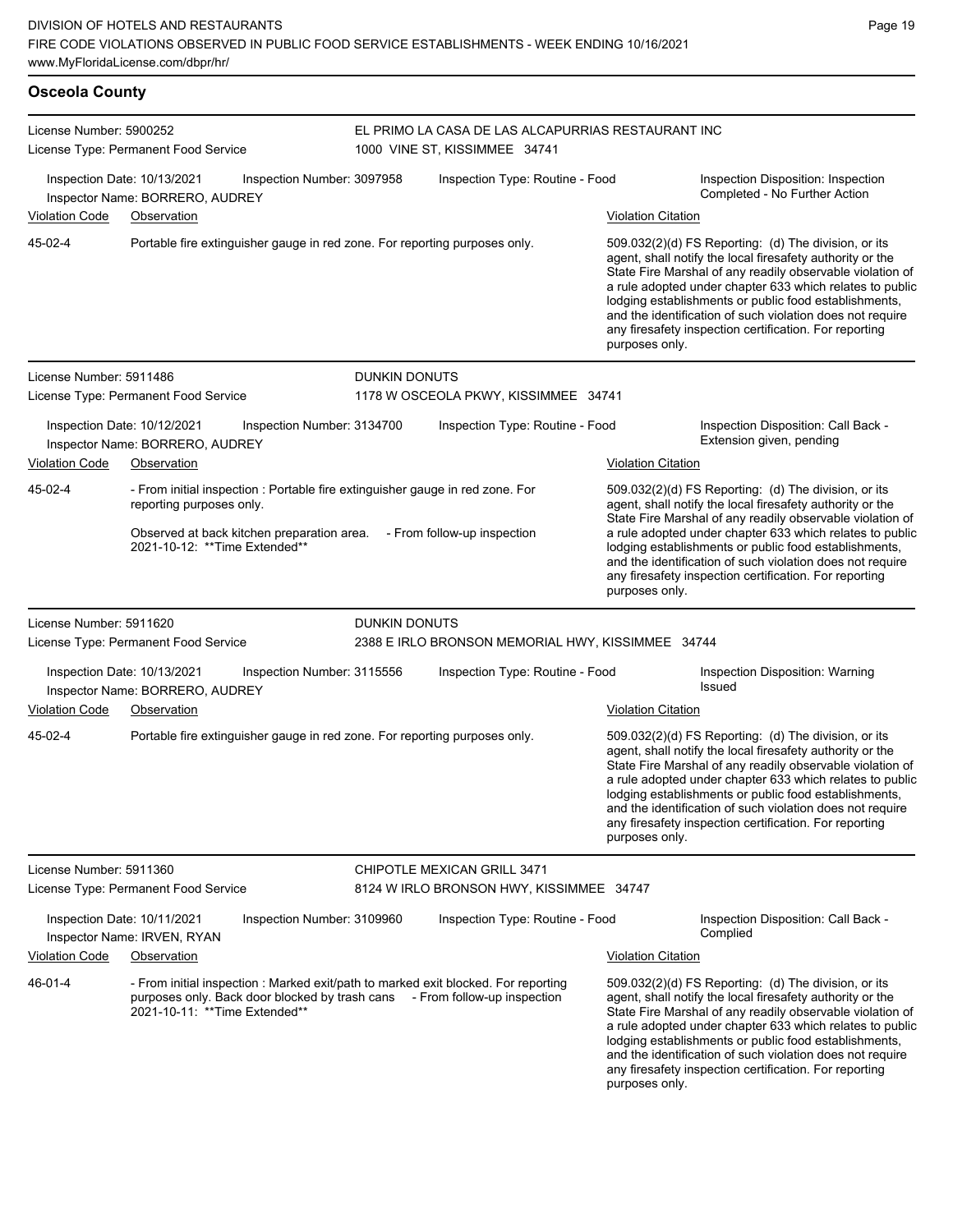| <b>Osceola County</b> |  |
|-----------------------|--|
|-----------------------|--|

| License Number: 5911584<br>License Type: Permanent Food Service                                                                        |                                            |                            | <b>POPEYES</b><br>7541 W HWY 192, KISSIMMEE 34747 |                                 |                |                                                                                                                                                                                                                                                                                                                                                                                                                            |                                                                     |
|----------------------------------------------------------------------------------------------------------------------------------------|--------------------------------------------|----------------------------|---------------------------------------------------|---------------------------------|----------------|----------------------------------------------------------------------------------------------------------------------------------------------------------------------------------------------------------------------------------------------------------------------------------------------------------------------------------------------------------------------------------------------------------------------------|---------------------------------------------------------------------|
| Inspection Date: 10/15/2021<br><b>Violation Code</b>                                                                                   | Inspector Name: IRVEN, RYAN<br>Observation | Inspection Number: 3164791 |                                                   | Inspection Type: Complaint Full |                | <b>Violation Citation</b>                                                                                                                                                                                                                                                                                                                                                                                                  | Inspection Disposition: Inspection<br>Completed - No Further Action |
| 46-01-4<br>Marked exit/path to marked exit blocked. For reporting purposes only. Back door.<br>Manager corrected **Corrected On-Site** |                                            |                            |                                                   |                                 | purposes only. | 509.032(2)(d) FS Reporting: (d) The division, or its<br>agent, shall notify the local firesafety authority or the<br>State Fire Marshal of any readily observable violation of<br>a rule adopted under chapter 633 which relates to public<br>lodging establishments or public food establishments,<br>and the identification of such violation does not require<br>any firesafety inspection certification. For reporting |                                                                     |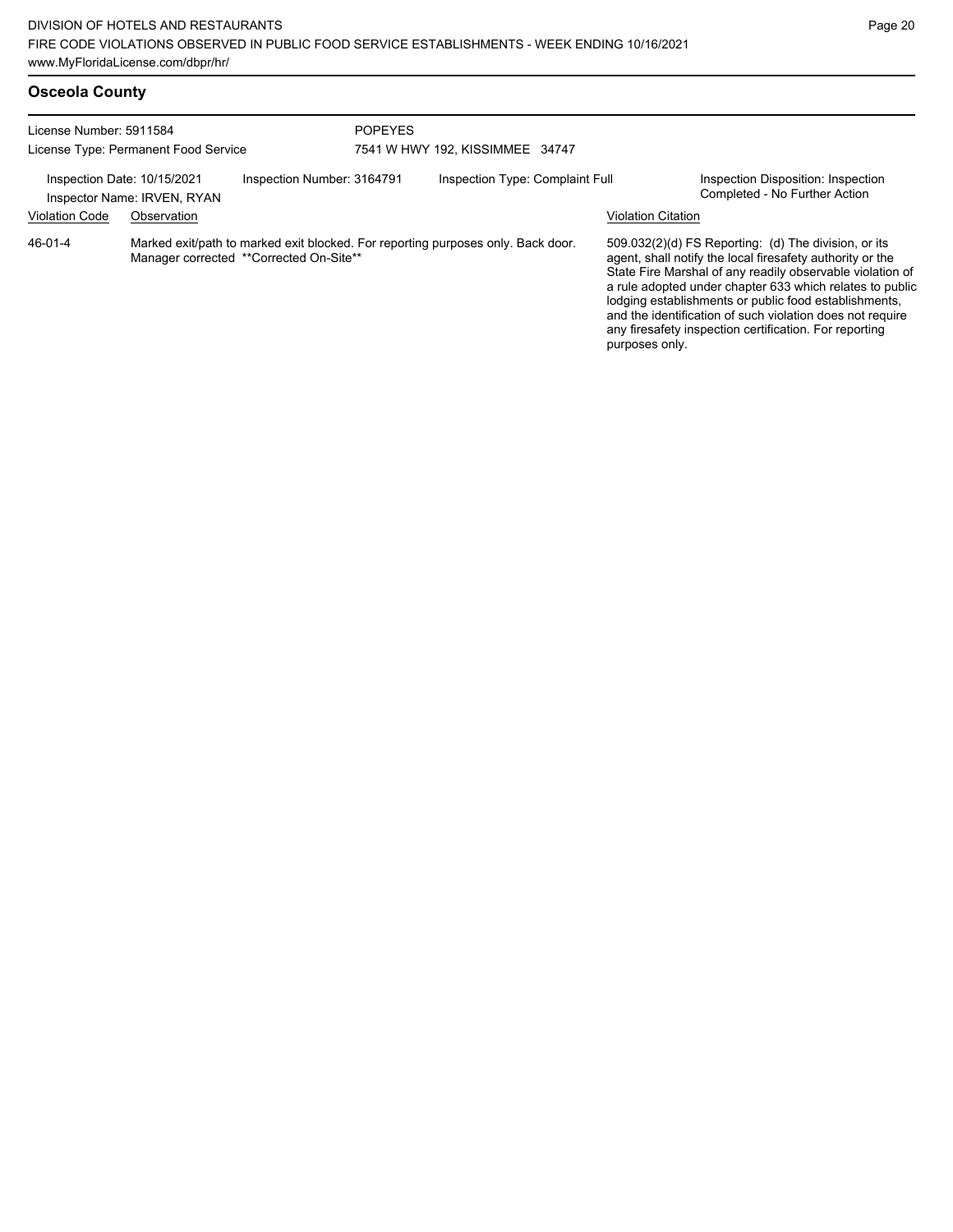| License Number: 6019495                                                                        |                                                                |                            | <b>GOLDEN CORRAL</b><br>10100 FOX TRAIL RD S, ROYAL PALM BEACH 33411 |                                                                                                                                                            |                           |                                                                                                                                                                                                                                                                                                                                                                                                                            |  |  |
|------------------------------------------------------------------------------------------------|----------------------------------------------------------------|----------------------------|----------------------------------------------------------------------|------------------------------------------------------------------------------------------------------------------------------------------------------------|---------------------------|----------------------------------------------------------------------------------------------------------------------------------------------------------------------------------------------------------------------------------------------------------------------------------------------------------------------------------------------------------------------------------------------------------------------------|--|--|
|                                                                                                | License Type: Permanent Food Service                           |                            |                                                                      |                                                                                                                                                            |                           |                                                                                                                                                                                                                                                                                                                                                                                                                            |  |  |
|                                                                                                | Inspection Date: 10/13/2021<br>Inspector Name: GOLDMAN, BARRY  | Inspection Number: 3164448 | Inspection Type: Complaint Full                                      |                                                                                                                                                            |                           | Inspection Disposition: Warning<br>Issued                                                                                                                                                                                                                                                                                                                                                                                  |  |  |
| <b>Violation Code</b><br>Observation                                                           |                                                                |                            |                                                                      |                                                                                                                                                            | <b>Violation Citation</b> |                                                                                                                                                                                                                                                                                                                                                                                                                            |  |  |
| 49-03-4                                                                                        |                                                                |                            |                                                                      | Flammables stored/debris present in boiler room. For reporting purposes only.                                                                              |                           | 61C-1.004(6) FAC Reporting: (6) Attics, basements,<br>boiler rooms, meter rooms, laundry rooms, and storage<br>rooms shall be kept clean and free of debris and<br>flammables. For reporting purposes only.                                                                                                                                                                                                                |  |  |
| License Number: 6011138                                                                        |                                                                |                            |                                                                      | DELRAY BEACH GOLF CLUB                                                                                                                                     |                           |                                                                                                                                                                                                                                                                                                                                                                                                                            |  |  |
|                                                                                                | License Type: Permanent Food Service                           |                            |                                                                      | 2200 HIGHLAND AVE, DELRAY BEACH 33445-8701                                                                                                                 |                           |                                                                                                                                                                                                                                                                                                                                                                                                                            |  |  |
| Inspection Date: 10/15/2021<br>Inspection Number: 3101032<br>Inspector Name: GOODWIN, NICHOLAS |                                                                |                            |                                                                      | Inspection Type: Routine - Food                                                                                                                            |                           | Inspection Disposition: Inspection<br>Completed - No Further Action                                                                                                                                                                                                                                                                                                                                                        |  |  |
| <b>Violation Code</b>                                                                          | Observation                                                    |                            |                                                                      |                                                                                                                                                            | <b>Violation Citation</b> |                                                                                                                                                                                                                                                                                                                                                                                                                            |  |  |
| 45-02-4                                                                                        | next to triple sink                                            |                            |                                                                      | Portable fire extinguisher gauge in red zone. For reporting purposes only. Located                                                                         | purposes only.            | 509.032(2)(d) FS Reporting: (d) The division, or its<br>agent, shall notify the local firesafety authority or the<br>State Fire Marshal of any readily observable violation of<br>a rule adopted under chapter 633 which relates to public<br>lodging establishments or public food establishments,<br>and the identification of such violation does not require<br>any firesafety inspection certification. For reporting |  |  |
| License Number: 6020330                                                                        |                                                                |                            | <b>BAGEL BISTRO</b>                                                  |                                                                                                                                                            |                           |                                                                                                                                                                                                                                                                                                                                                                                                                            |  |  |
|                                                                                                | License Type: Permanent Food Service                           |                            |                                                                      | 173 N. US HIGHWAY 1, TEQUESTA 33469                                                                                                                        |                           |                                                                                                                                                                                                                                                                                                                                                                                                                            |  |  |
|                                                                                                | Inspection Date: 10/14/2021<br>Inspector Name: ROTONDI, VICTOR | Inspection Number: 3139543 |                                                                      | Inspection Type: Routine - Food                                                                                                                            |                           | Inspection Disposition: Inspection<br>Completed - No Further Action                                                                                                                                                                                                                                                                                                                                                        |  |  |
| Violation Code                                                                                 | Observation                                                    |                            |                                                                      |                                                                                                                                                            | <b>Violation Citation</b> |                                                                                                                                                                                                                                                                                                                                                                                                                            |  |  |
| 45-04-4                                                                                        |                                                                |                            |                                                                      | Use of cooking equipment producing grease laden vapors/smoke with no hood<br>suppression system installed. Notified Fire AHJ. For reporting purposes only. |                           | 509.032(2)(d) FS Reporting: (d) The division, or its<br>agent, shall notify the local firesafety authority or the<br>State Fire Marshal of any readily observable violation of<br>a rule adopted under chapter 633 which relates to public<br>lodging establishments or public food establishments,<br>and the identification of such violation does not require                                                           |  |  |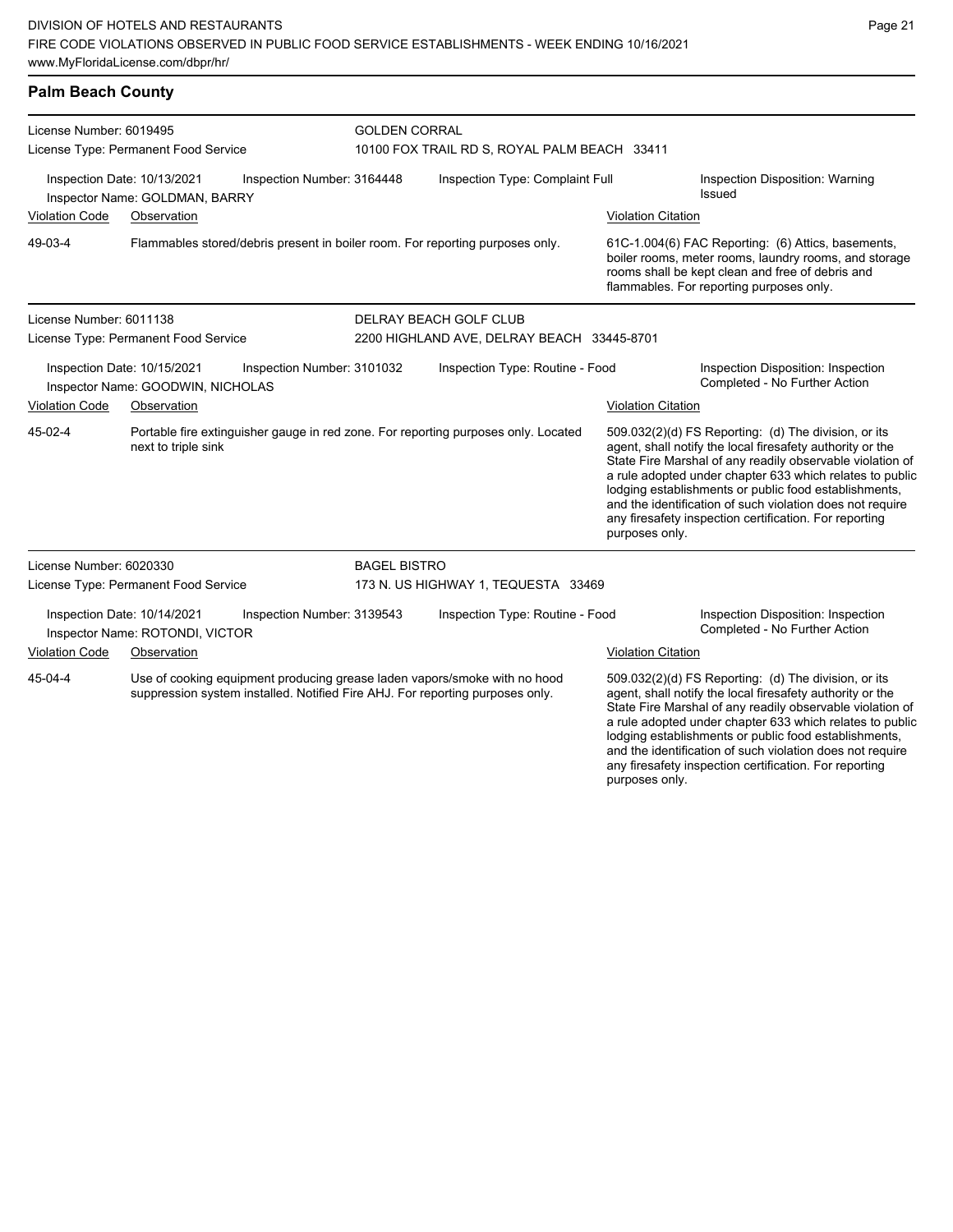## **Polk County**

| License Number: 6308679<br>License Type: Permanent Food Service |             |                                                                  | <b>JMS ICE CREAM SHOP</b><br>50 SUN AIR BLVD E, HAINES CITY 33844 |                                                                                                                                                            |                           |                                                                                                                                                                                                                                                                                                                                                                  |  |
|-----------------------------------------------------------------|-------------|------------------------------------------------------------------|-------------------------------------------------------------------|------------------------------------------------------------------------------------------------------------------------------------------------------------|---------------------------|------------------------------------------------------------------------------------------------------------------------------------------------------------------------------------------------------------------------------------------------------------------------------------------------------------------------------------------------------------------|--|
|                                                                 |             |                                                                  |                                                                   |                                                                                                                                                            |                           |                                                                                                                                                                                                                                                                                                                                                                  |  |
| <b>Violation Code</b>                                           | Observation |                                                                  |                                                                   |                                                                                                                                                            | <b>Violation Citation</b> |                                                                                                                                                                                                                                                                                                                                                                  |  |
| $45-04-4$                                                       |             | Observed electrical fryers being used. In the back kitchen area. |                                                                   | Use of cooking equipment producing grease laden vapors/smoke with no hood<br>suppression system installed. Notified Fire AHJ. For reporting purposes only. |                           | 509.032(2)(d) FS Reporting: (d) The division, or its<br>agent, shall notify the local firesafety authority or the<br>State Fire Marshal of any readily observable violation of<br>a rule adopted under chapter 633 which relates to public<br>lodging establishments or public food establishments,<br>and the identification of such violation does not require |  |

any firesafety inspection certification. For reporting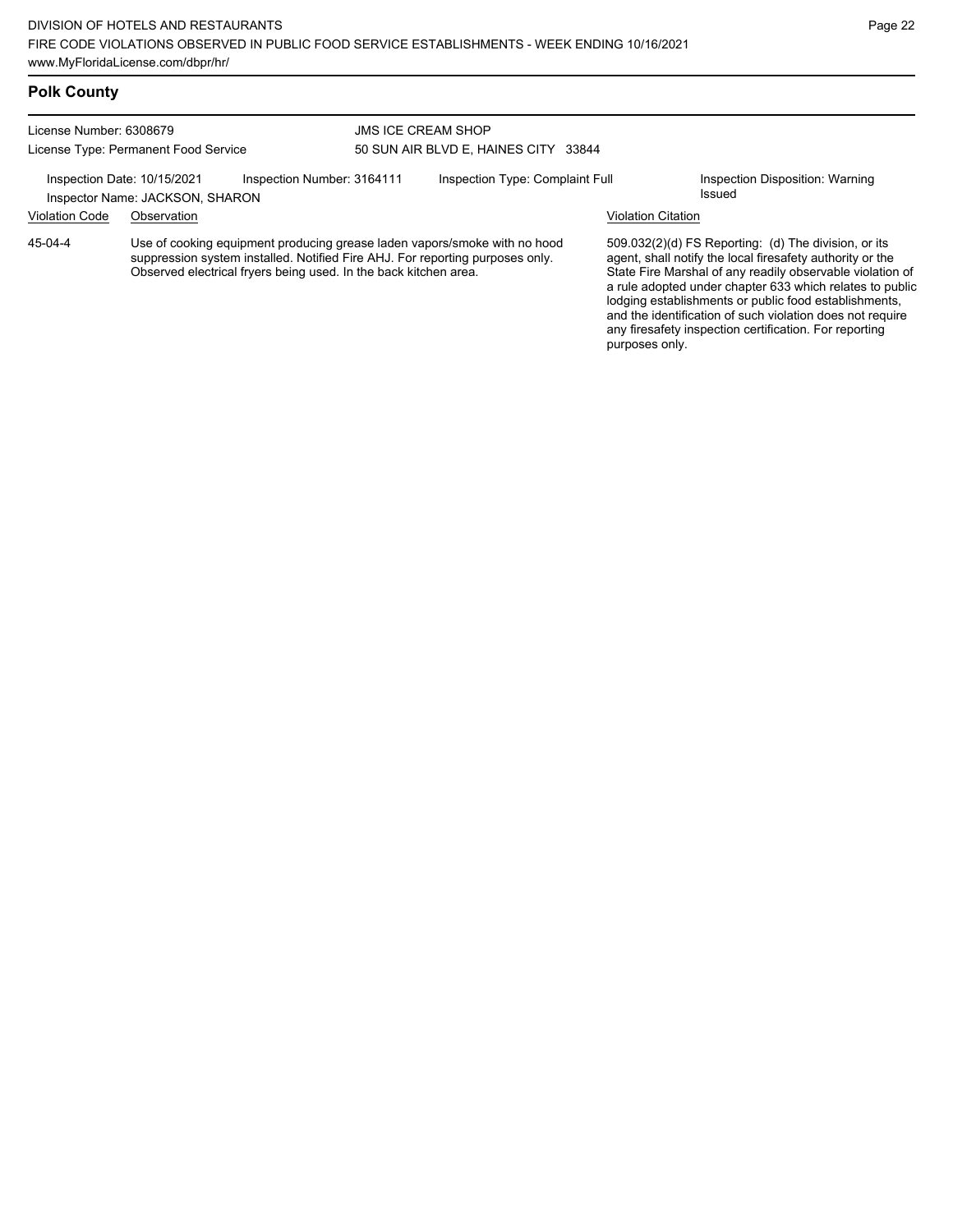#### License Number: 6903945 License Type: Permanent Food Service HABANEROS MEXICAN RESTAURANT 220 WEKIVA SPRINGS RD, LONGWOOD 32779 Inspection Date: 10/11/2021 Inspection Number: 3163524 Inspection Type: Complaint Full Inspection Disposition: Call Back -<br>Inspector Name: THORNCROFT ROBERT Inspector Name: THORNCROFT, ROBERT Violation Code Observation Violation Citation - From initial inspection : Portable fire extinguisher gauge in red zone. For reporting purposes only. At the back door  $\check{\phantom{a}}$  - From follow-up inspection 2021-10-11: \*\*Time Extended\*\* 509.032(2)(d) FS Reporting: (d) The division, or its agent, shall notify the local firesafety authority or the State Fire Marshal of any readily observable violation of a rule adopted under chapter 633 which relates to public lodging establishments or public food establishments, and the identification of such violation does not require any firesafety inspection certification. For reporting 45-02-4